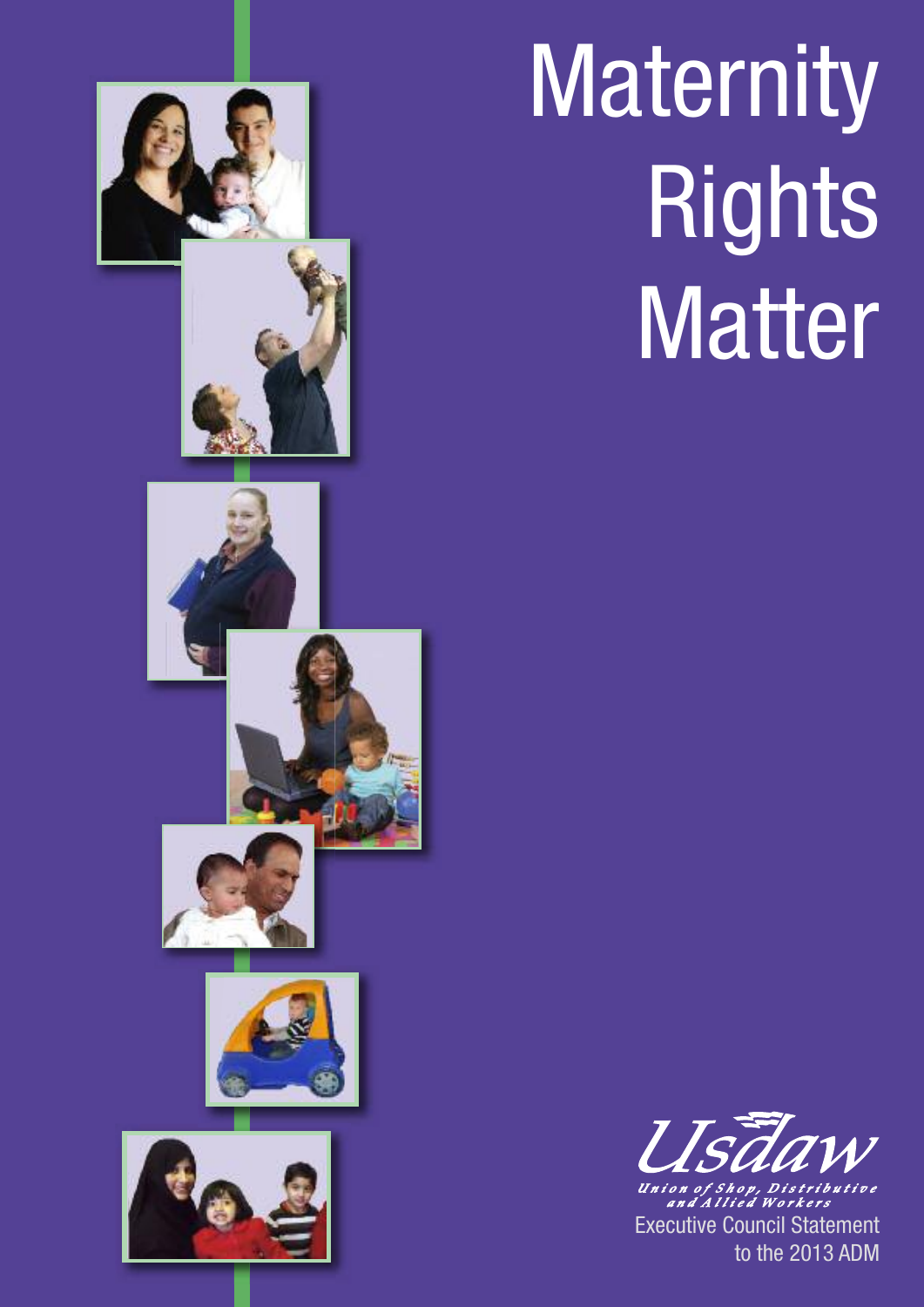## **Foreword**



Maternity rights is an issue that is always high on our agenda given the make up of our membership. We represent over 237,000 women and it is vitally important we are a strong voice for their needs and concerns.

Health and safety at work is a big issue for pregnant women and new mothers in Usdaw. Many of our members do physically demanding jobs, work long and unsocial hours and are faced with demands for ever greater flexibility from their employers. This can make being pregnant at work or returning to work after maternity leave particularly challenging. Our members need the support of Usdaw. Thanks to the hard work of our reps and officers, we are able to help thousands of women and their families get the right balance between work and the demands of a new and growing family.

I want to pay tribute to and give my thanks for the work being done by our reps who play a vital role in making sure women members know their rights and have the means to enforce them. Unfortunately, pregnancy discrimination is still a significant problem for many of our women members and we have a major job of work to do to reach out to women who may not know their rights. It is vitally important that women see that Usdaw has something to offer if they are being treated unfairly at work.

One of the key roles of this Executive Council Statement is to offer practical advice to reps, particularly to newer reps, who are supporting pregnant women and new mothers at work. I hope you will welcome and make use of this statement for this reason.

This statement gives us the opportunity to look at what is happening to maternity rights and services in the UK in 2013. The picture is not good, as this statement explains. Cuts to benefits and services are hitting our members hard. Major changes to maternity and parental rights are planned for 2015 and this statement clearly explains what is going to change and why we are concerned these changes will not deliver for our members.

Defending maternity rights requires us to take action on a number of fronts:

- We need action at the workplace to help women enforce their rights.
- We are working with employers to try and improve those rights.
- **●** We need political action, highlighting how attacks on benefits and services undermine families and the wider economy.

This statement explains what Usdaw is doing across each of these fronts to try and win a better deal for women and families.

John Monall

**John Hannett General Secretary**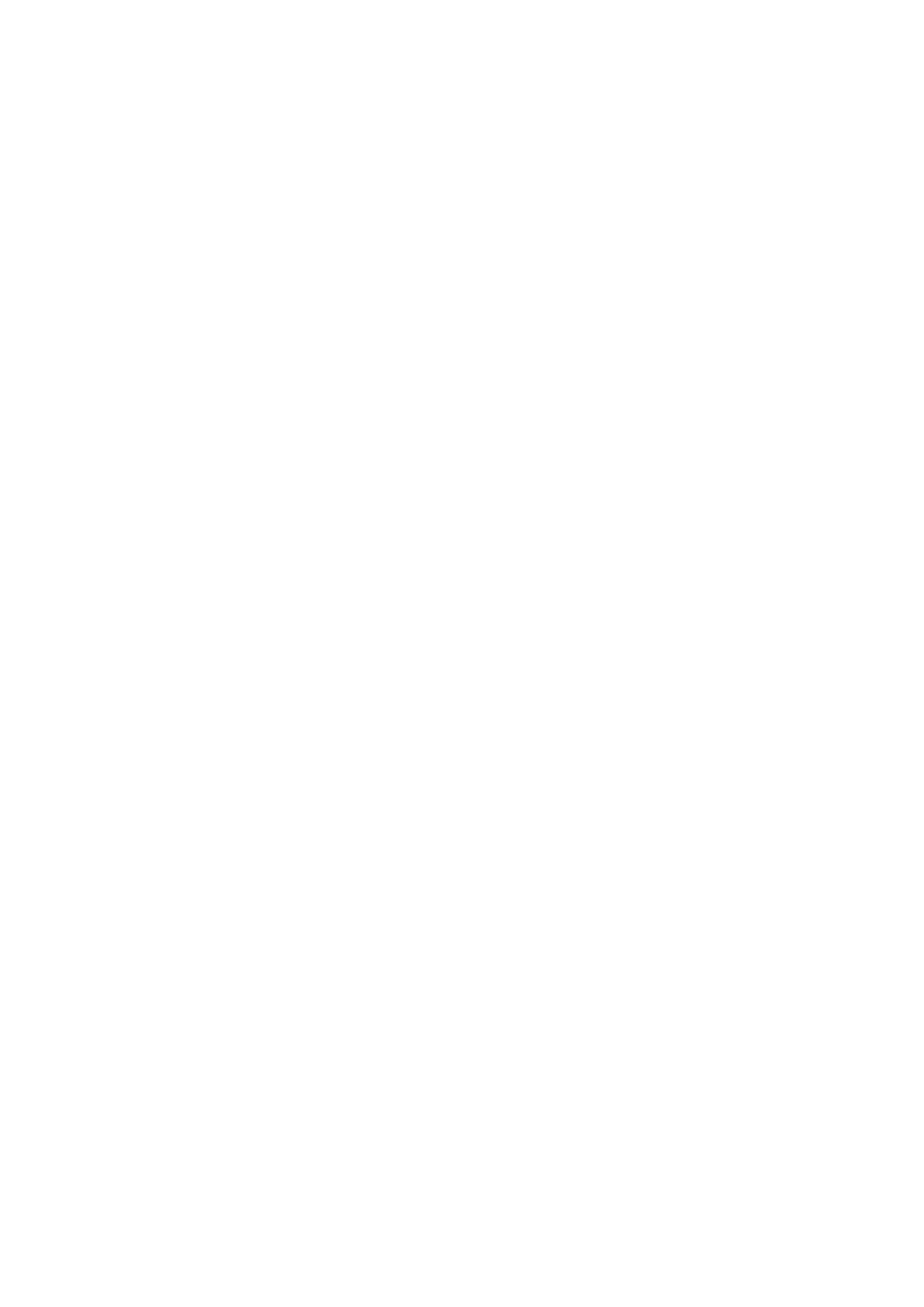## **Contents**

## **Page**

| <b>Section 1:</b> What are the Issues for Usdaw Members? | 4  |
|----------------------------------------------------------|----|
| <b>Section 2:</b> Supporting Reps                        | 8  |
| <b>Section 3: Maternity Rights Under Threat</b>          | 12 |
| <b>Section 4: What's Changing?</b>                       | 14 |
| <b>Section 5:</b> Members who Might Need Extra Help      | 18 |
| <b>Section 6:</b> Helping Reps Support Members           | 20 |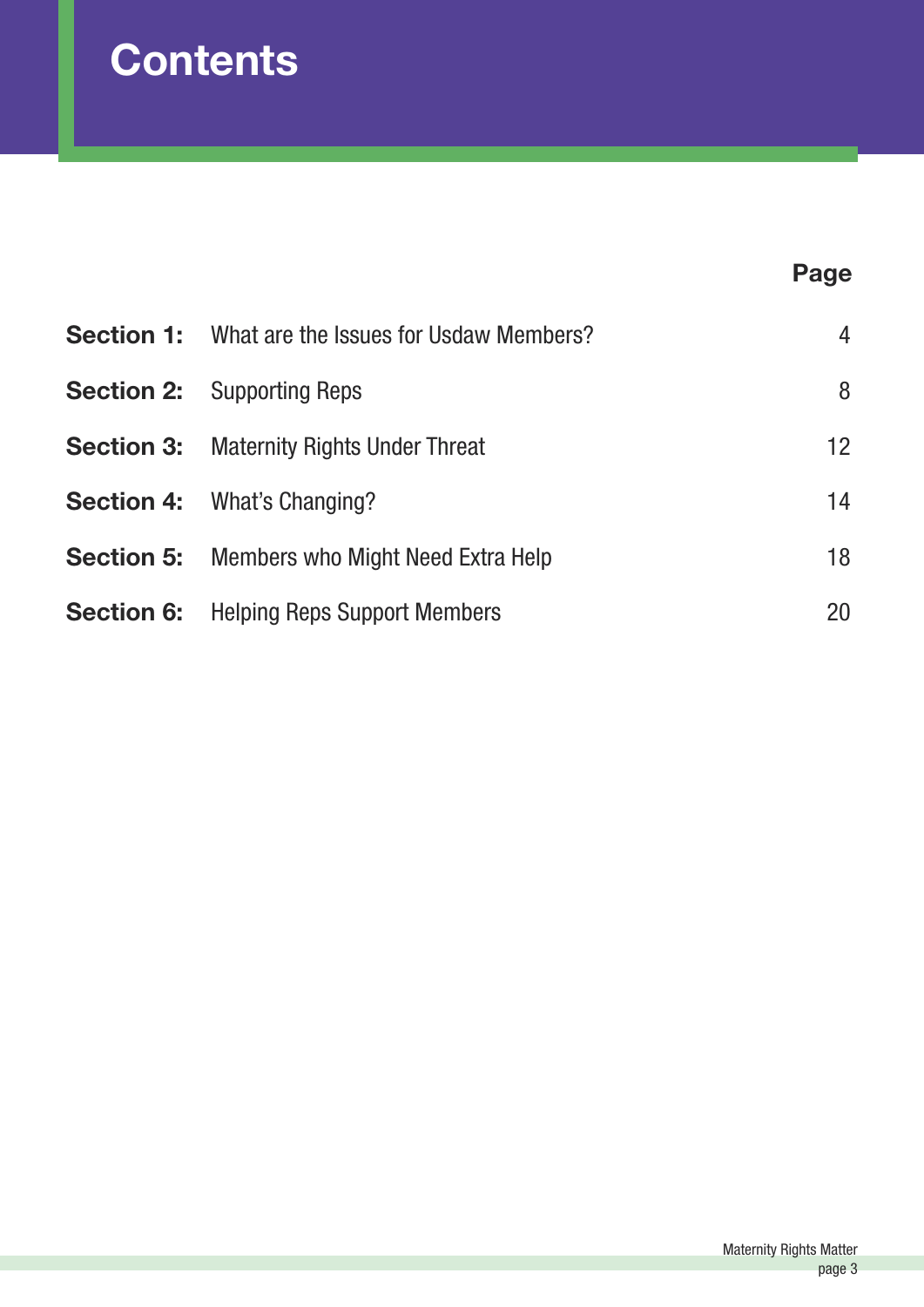## **Section 1:** What are the Issues for Usdaw Members?

Despite some changes in recent years, women still make up the majority of Usdaw's membership. This reflects the fact that women are concentrated in those sectors of the economy where Usdaw organises. The retail sector is not only the largest sector in the UK economy, but outside of the NHS it is also the largest employer of women in the UK. Therefore, what happens to pregnant women at work matters to Usdaw and to the employers we work with.

The good news is that the majority of Usdaw women members feel confident about telling their employers that they are pregnant and have a positive experience of pregnancy at work. This indicates that most employers are sensitively and successfully managing pregnancy at work.

Sadly we know that this is not always the case. There are many complex reasons why women might have a negative experience of pregnancy at work. For example, rights during pregnancy and maternity can be complicated. Usdaw's own research echoes the findings of much larger studies that confirm worryingly low levels of awareness of rights amongst women workers and their managers. We also know that at times of economic recession, working people can find it more difficult to assert their rights, particularly when the message from senior business leaders. the media and Government is that employment rights generally, and rights during pregnancy and maternity specifically, are a burden on business and a drain on the economy.

However, as well as the fact that some women are unaware of their rights at work or struggling to exercise them, a growing minority are reporting that being pregnant has resulted in them being treated unfairly. For example, in the last four years there has been a 30% increase in the number of pregnancy and maternity related cases going to tribunal.

By drawing on members' experience of pregnancy at work, Usdaw has identified some of the key areas where pregnant women members are likely to need support from their Union.

An Usdaw survey of women's experience of pregnancy at work found:

- **●** Almost a quarter of women (22.8%) are not getting paid time off to attend ante-natal care.
- At least one in ten women (12.7%) are losing earnings by being asked to make up time spent attending ante-natal classes.
- Seven out of ten women (71.09%) either did not get or did not know whether they have had a risk assessment.
- 40% of women told us that their employer either did nothing or made an unhelpful suggestion when they brought to their employer's attention, the fact that they were experiencing difficulties with certain aspects of their job because of pregnancy.
- **●** Almost two-thirds (62%) of women reported a negative change in their employer's attitude towards them during pregnancy.



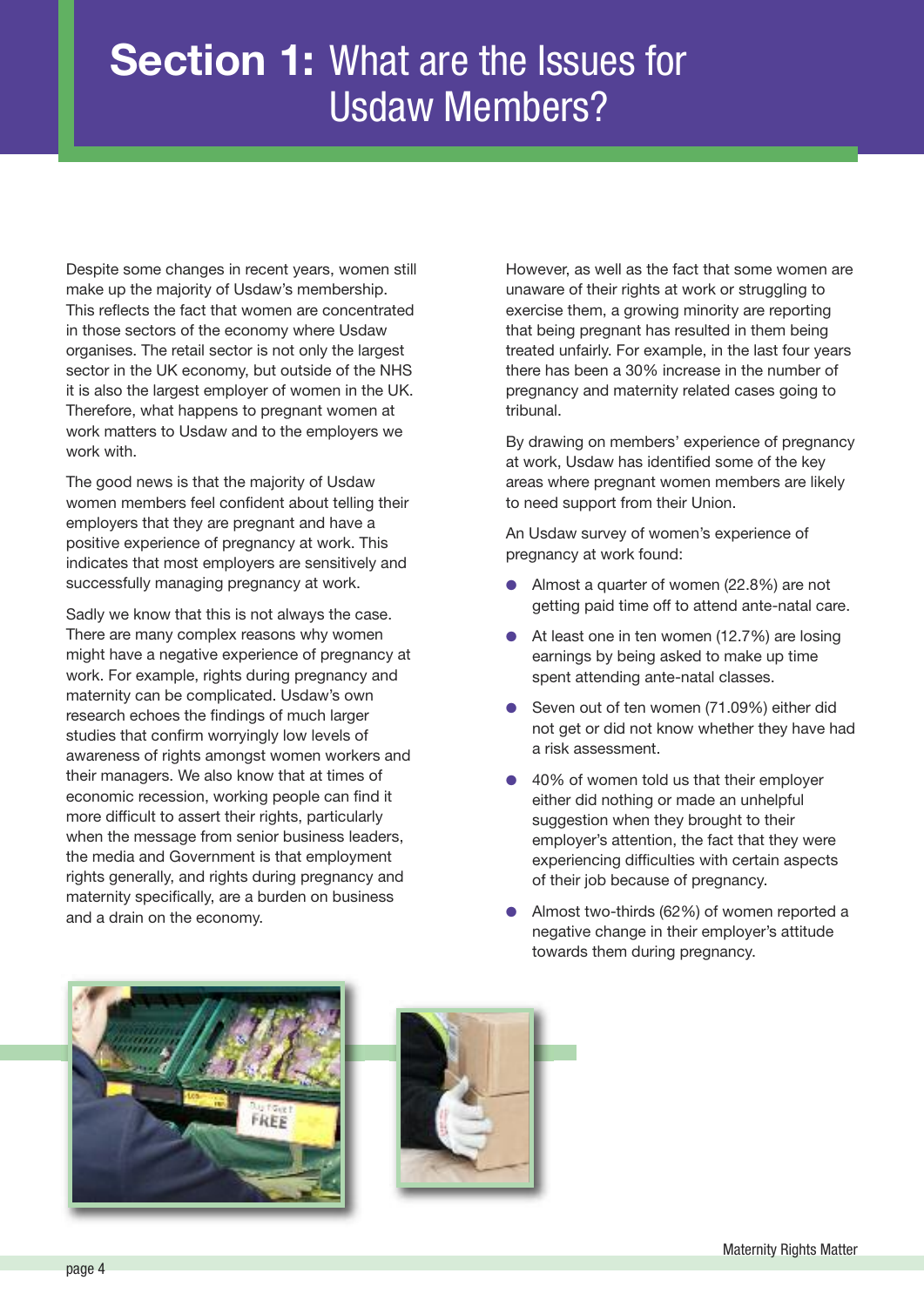## **Health and Safety Rights**

Pregnant women and new mothers have important health and safety rights at work to protect their own health and well-being and that of their baby.

### *Paid time off for ante-natal care*

All pregnant women have the right to take a reasonable amount of paid time off to attend ante-natal classes but despite this almost a quarter of the women that responded to Usdaw's survey said that this did not happen during their pregnancy.

*"I was asked by managers to make the time back. I ended up not getting paid as I couldn't work the time back due to my young son."*

A critical factor in whether or not women got paid time off appears to be the attitude or knowledge of their line manager.

*"My manager at the time didn't think I was allowed. He hadn't been trained. I think he thought I was skiving instead of going to see the midwife."*

*"I was told that I had to make up time. When I found out that I didn't have to by phoning the Union, I went to see my personnel manager and she still tried to tell me that I had to make up the time but when I wouldn't back down she said 'Well shall I go and get myself pregnant so I can get time off work?'."*

A minority of members clearly felt pressure to try to arrange their appointments for times when they weren't scheduled to work.

*"I pointed out that I was entitled to be paid for them (ante-natal appointments) but there was so much hassle made I got my appointments when not at work."*

*"They asked me to swap my days off so I could go in my own time."*

## *Risk assessments*

Once a woman has informed her employer in writing of her pregnancy she has a right to an individual risk assessment. Usdaw's survey revealed very low levels of awareness of this right. Almost half of all women asked (46%) said that they did not know about this right and almost three-quarters either did not get one or were not sure whether one had been carried out.

This is particularly worrying as contrary to popular belief women in retail and distribution are doing difficult and demanding jobs in environments that pose particular risks, such as working with machinery, in hot and cold temperatures and in public facing jobs.

*"I was lifting trays of meat, blocks of cheeses (20 kgs in a box), boxes of fish. Having to lean into deli counters. Being left to work nine hours without a break. Going home at 9.00 pm and starting work at 7.00 am the next day. I had no risk assessment. My manager never asked me how I was coping … I had to leave nine weeks before I had planned. I collapsed at work and was admitted to hospital twice until my baby was born … she was very small and underweight they think due to the conditions I worked under."*

*"They expected me to continue to lift, stretch, be constantly on my feet, work till 10.00 pm and then start again at 7.00 am the following day – right up to my 37th week of pregnancy."*

*"I was still lifting, bending and having to pull cages towards the end of my pregnancy. This resulted in me having to go off sick and having my baby three weeks early."*



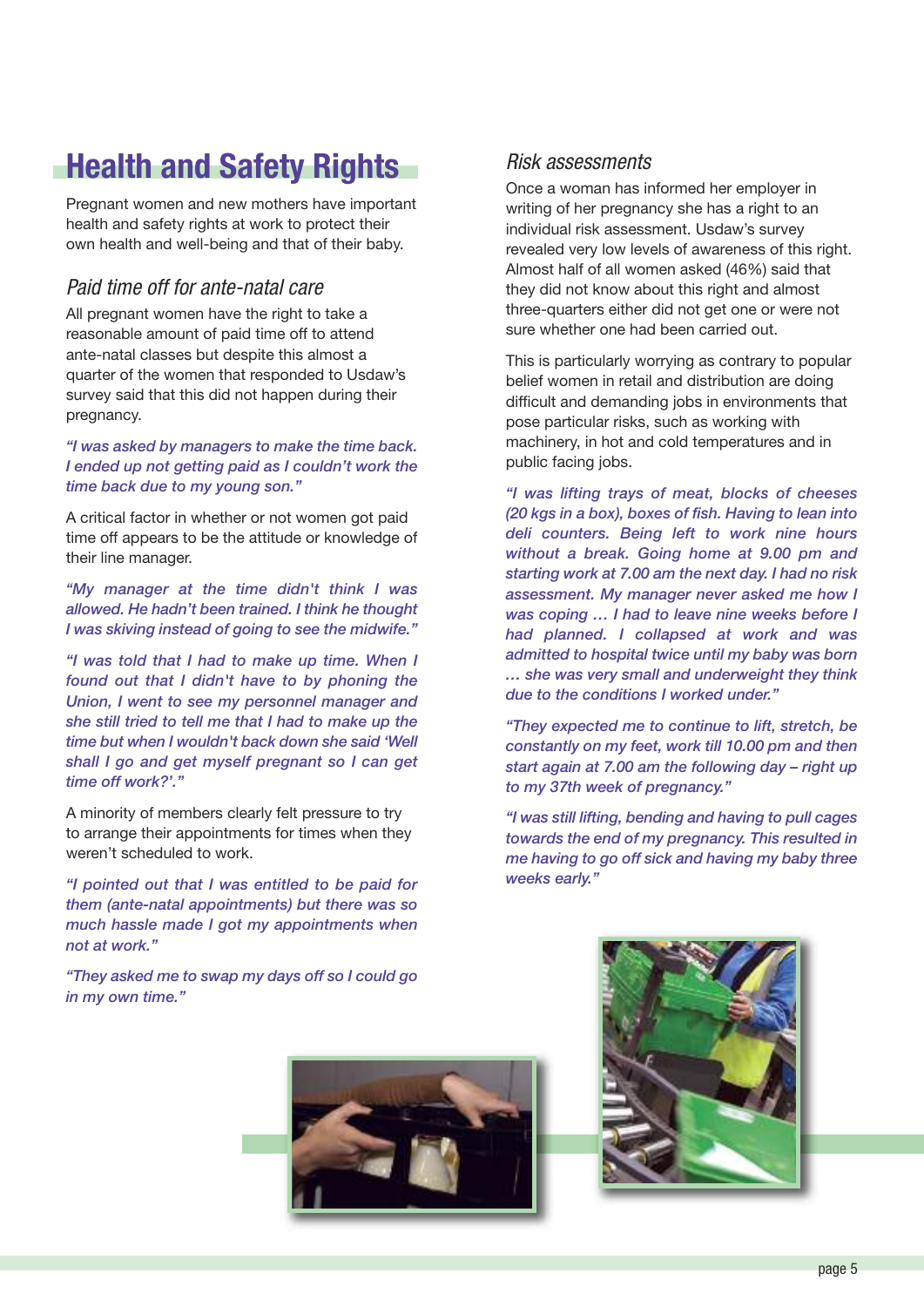## **Attitudes**

## *Suitable, alternative work*

Women working in Usdaw organised industries, including retail, are working in roles that are physically demanding. Lifting, carrying, standing and sitting for long periods, twisting, bending and reaching as well as unsocial hours of work are all very common. It is not surprising therefore, that over half of the women (57%) that responded to Usdaw's survey said that these aspects of their jobs caused them difficulties at different stages of their pregnancies.

What is perhaps more surprising is the response they received when they raised these difficulties.

It is worth stressing that the majority of women received appropriate help and support from their employer to adjust their job roles and duties after pointing out that they were struggling.

However, a significant minority (40%) told us that their employer responded to their concerns by either making an unhelpful suggestion or taking no action at all.

*"At six months I was quite large and couldn't really fit behind the checkouts. It hurt as I went forward and pressed on my stomach … I felt like an inconvenience. When I asked about moving from the checkouts as it was hurting and uncomfortable I was told there were no vacancies."*

*"I was expected to stand up for seven hours a day in the café – washing up. Serving. If I complained the attitude was … if you can't do the work you shouldn't be here."*

*"They were reluctant to let me go to the toilet – only when there was more staff to cover which meant I was going three or four hours without a toilet break … I was lifting heavy beer boxes through the tills. I was never offered any help with this and it caused a lot of back pain."*

*"I had to sit at my till at all times making it very uncomfortable and I wasn't allowed to walk around. I felt like I was being punished. I was told by a manager that I was only having a baby, not dying and to get on with it."*

*"I was told 'if you can't do the job you should go' by a manager. I was eight months pregnant and she wanted me to fill up the fish counter."*

There is a clear role here for Usdaw and others to help raise awareness amongst pregnant women workers of their rights at work during pregnancy.



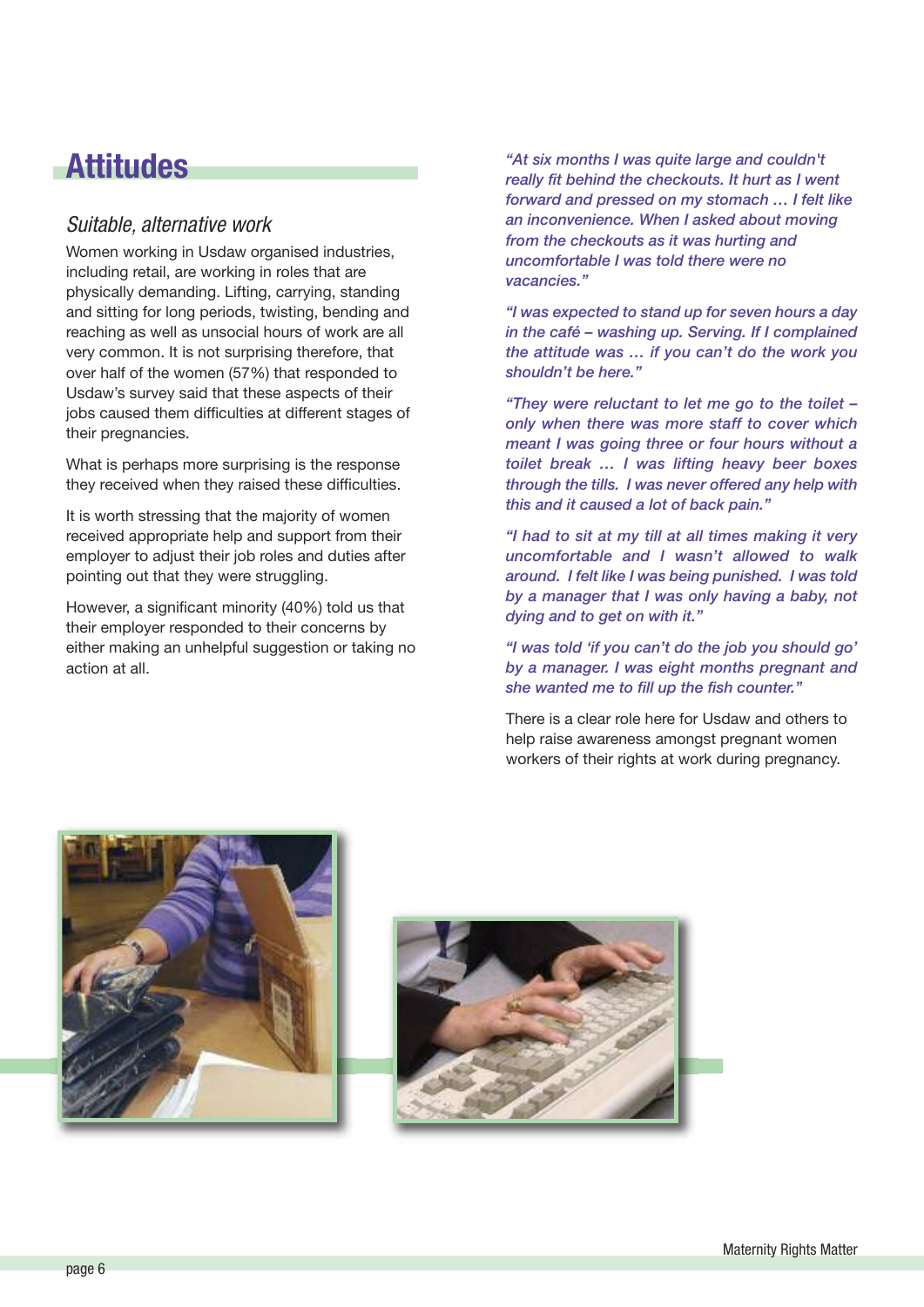## **Positive Action**

The good news is that it is not all bad news!

The majority of women reported a good experience at work which is very encouraging.

Employers are managing pregnancy at work in a supportive way. Well over one-third of women told us that their employer became more helpful and understanding during their pregnancy.

There is clear evidence that employers are working closely with women to make sure they get it right for them, making important adjustments to women's job duties that made a big difference to their well-being.

*"They were very good and understanding. They reduced my weekly hours but still paid me at my full rate. They were brilliant."*

*"I have been treated very fairly throughout both my pregnancies at work. Because of this I worked up until I was seven months pregnant and didn't need to take any time off work, which meant my maternity leave didn't start early."*

*"As far as health and safety were concerned the company and employers were excellent. I was given extra breaks during the Christmas period as it was so busy."*

*"My employers were very accommodating during my pregnancy. I found them to be very helpful and considerate during the hot summer months when I was heavily pregnant. I was given water when I needed it, allowed to use the bathroom at any time and if I needed to leave my checkout to walk around that was allowed. They did everything possible to make my pregnancy at work as comfortable as possible."*

*"My baby was stillborn at 25 weeks … my employer has been fantastic. I have not been able to return to work because of depression and my employer has willingly kept my position open for me if I want to return. They have been understanding and supportive and have given me what I most need – time to recover."*

This kind of positive action often costs very little and yet significantly improves the experience of pregnant women. It makes good business sense too and women are much more likely to be able to work late into their pregnancies and feel positive about returning to work after maternity leave. Treating pregnant women well helps an employer hold on to and get the best out of valued members of staff.

Usdaw is addressing members' concerns by:

- **●** Raising awareness amongst reps and members of the rights at work women have during pregnancy, whilst on maternity leave and on their return to work by:
	- − Publishing and regularly updating literature and posters.
	- − Running high profile, national Supporting Parents and Carers Campaigns.
	- − Resourcing and supporting training courses, federation schools and weekend schools on maternity and parental rights.
- **●** Working with National Officers to ensure the issue features on Usdaw's bargaining and negotiating agendas.
- **●** Working with employers to spread best practice.
- Making the case to Government to protect and extend rights for pregnant women workers and new parents.

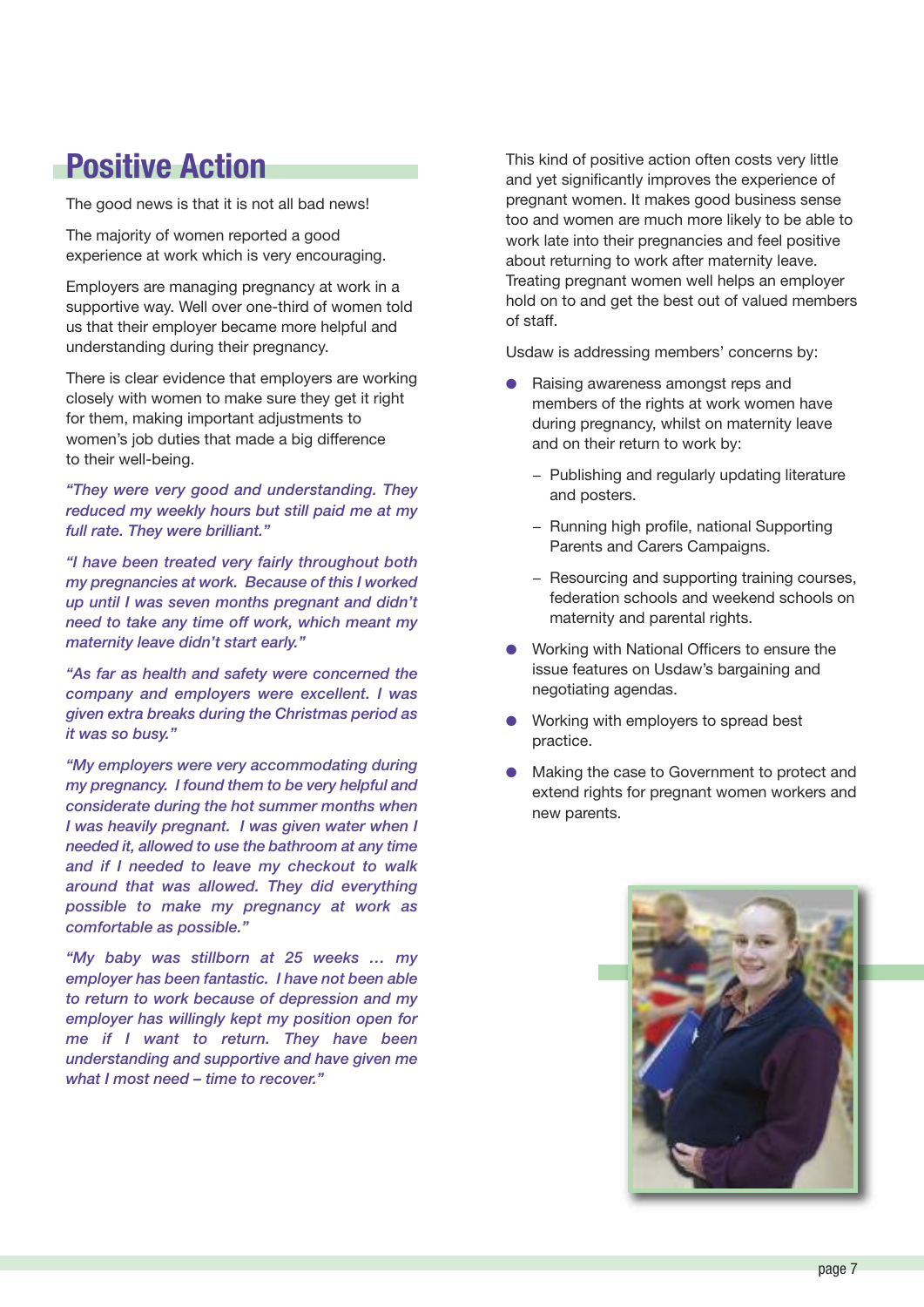## **Section 2:** Supporting Reps

This section gives reps practical advice on how best to support pregnant women and new mothers at work.

## **Maternity Rights – Getting Started**

Maternity rights can seem confusing and Usdaw reps, particularly newer reps, might find the following checklist helpful. Here are some practical tips for what to do when a member:

## *Tells you they are pregnant*

Members may ask – does my manager need to know I am pregnant. A woman should tell her manager/personnel manager she is pregnant as soon as she can because this will make sure her health and safety and that of the unborn baby are protected. **In the early stages of pregnancy, a woman may not want to start telling people, but the rights women have only kick in once the employer knows a member of staff is pregnant.**

Notice does not have to be in writing at this stage.

You may want to check if the member has a copy of Usdaw's *Maternity and Parental Rights Guide*. This has all the information women need, to claim what they are entitled to. It also explains maternity leave and pay. New and expectant fathers will also find the booklet helpful.

Once the employer knows a woman is pregnant they should carry out a risk assessment. This is explained in more detail below. Reps sometimes need to remind the manager to do a risk assessment. Some companies have a generic risk assessment which they say applies to all women. However, women have individual needs whilst pregnant and these must be taken into account; it is not appropriate to take a one size fits all approach.

If a member is required to wear a company uniform, it is important to check that a maternity uniform has been ordered, if available. Women sometimes have problems as maternity uniforms are not ordered in time.

## *Needs time off for ante-natal appointments*

An ante-natal appointment is any appointment made on the advice of a doctor, midwife or health visitor. This includes parentcraft and relaxation.

All women have a clear legal right to paid time off work to attend ante-natal appointments. This includes the time it takes to travel to an appointment and waiting. You cannot be refused time off for the first appointment, but for subsequent appointments your employer can ask for written proof of the appointment and a certificate or note from your doctor or midwife, stating that you are pregnant.

If the member does not, if asked, provide these, the employer can refuse the time off. This is the only circumstance in which employers can refuse time off. They cannot make the member make appointments in their own time, or make the time up later. If a member is happy to rearrange their shift so that the appointment falls on a day off this is their choice. It does not matter if the member does not have set hours or days they normally work, they still cannot be made to attend the appointment on a day off.

Men do not yet have the right to take time off work to go to an ante-natal appointment with their partner. From 2015 men will have the right to unpaid time off to attend two appointments.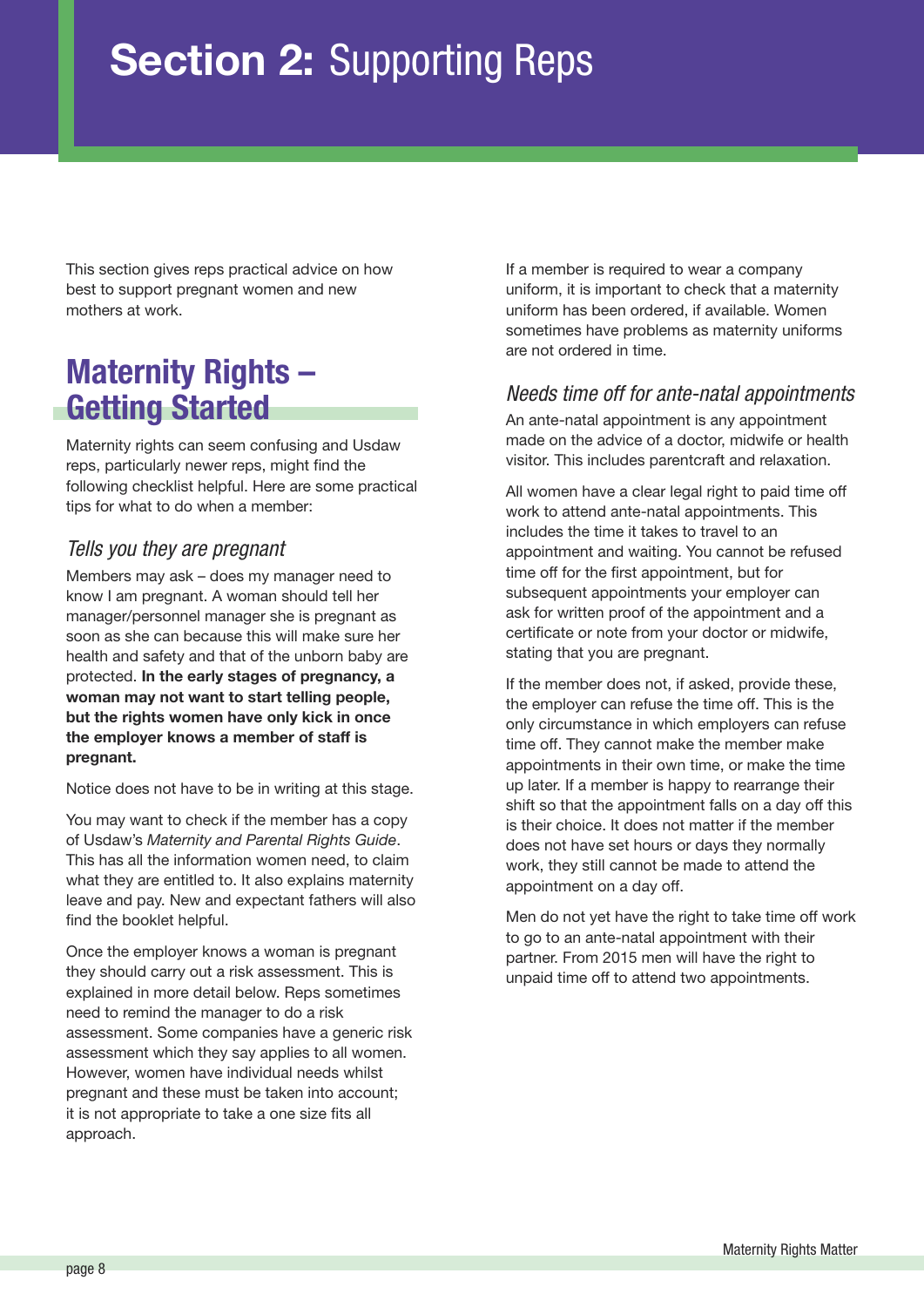## *Needs to change aspects of her job or hours of work because she is pregnant*

Many women find that once they become pregnant they struggle with some aspects of their job. Some of the most common problems for Usdaw members are heavy lifting, night work, pulling cages or other heavy loads and standing or sitting for long periods of time.

Women are sometimes told that there is nothing that can be done in these circumstances. This is not correct. Managers have a legal duty to protect the health, safety and well-being of pregnant women and their unborn baby. If there are aspects of a woman's job that she is finding difficult because of her pregnancy the manager is required to do something about this.

As soon as you know a member is pregnant, it is a good idea to make sure the manager has arranged to carry out a risk assessment. This is a legal requirement. It will give the member the chance to discuss with the manager what aspects of her job she is finding difficult. The manager must then take action. The support a woman needs at work will change over time as her pregnancy develops so the risk assessment should be repeated at different stages of the woman's pregnancy. It is important to make sure members know they should let their manager know about any difficulties they are having carrying out their normal duties.

You can find out more about risk assessments in the Usdaw leaflet 342, *Pregnancy Risk Assessment – Know your rights,* which can be downloaded from the Usdaw website or ordered from your local Usdaw office.

Managers sometimes say that there is no suitable alternative work for the woman to do but in the vast majority of cases there is. It is really important the manager asks the member what they want and does not just assume what the solution might be. Women in retail are often put on checkouts in the mistaken belief that this does not involve heavy lifting. Any alternative work must be on terms and conditions that are no less favourable than the member's normal conditions of employment.

Other solutions might include working in a different part of the store, taking more regular rest breaks, being allowed to sit down, changing hours of work including transferring from days to nights or being given a buddy who can lift heavy items when asked.

Ultimately, if the manager says there is no suitable alternative work, the woman has a right to maternity suspension. This is very rare and means that the employer would have to suspend the member on full pay for as long as is necessary to avoid the risk to her health or that of her baby. However, in the majority of cases there will be a solution which keeps the member at work.

## **Pregnancy Risk Assessment**

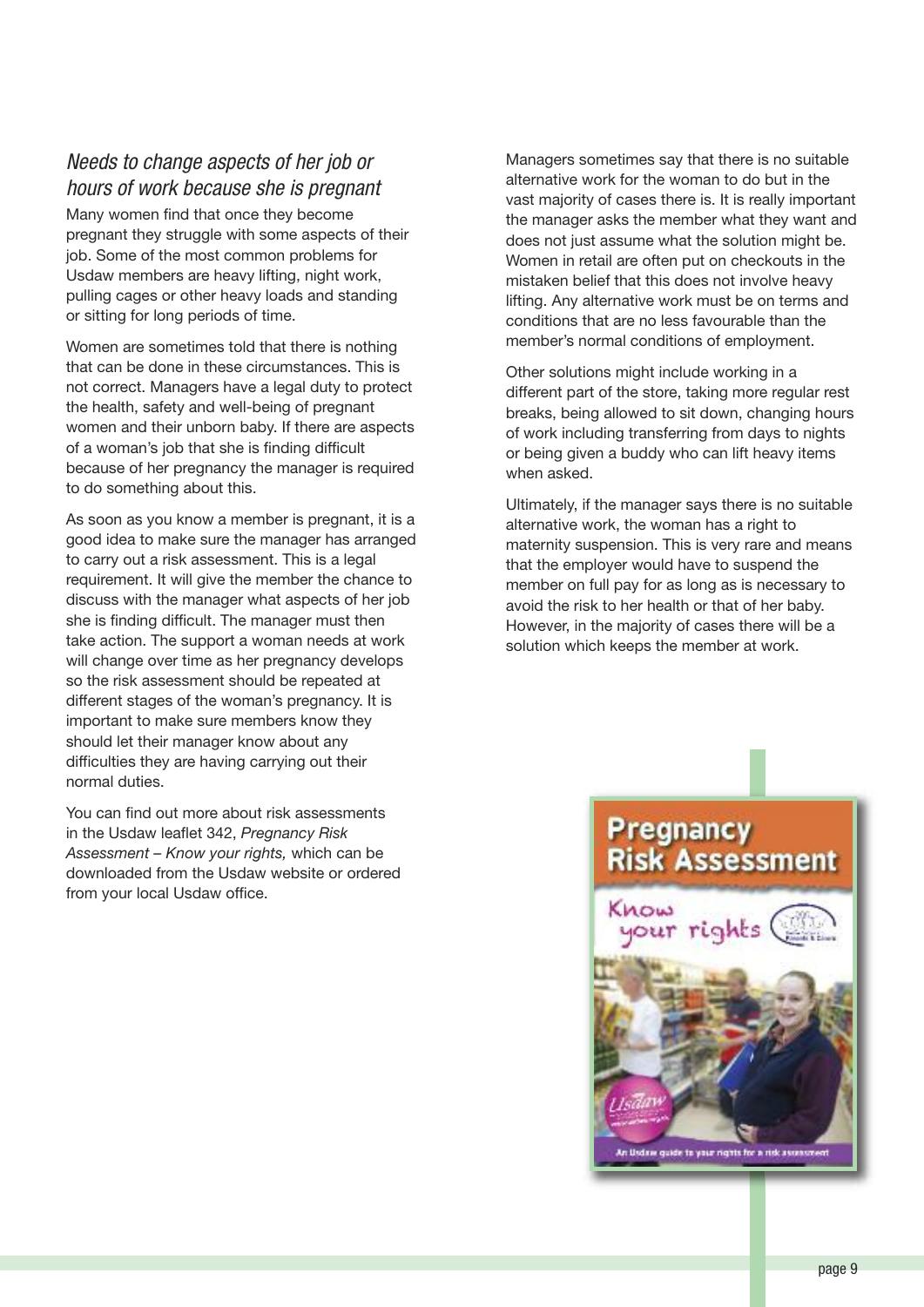## *Is being disciplined for taking time off sick*

A member might need time off sick for reasons related to her pregnancy. Any leave taken for pregnancy related reasons should not be included in any absence percentage calculation. It is important to check this – an employer who dismisses a woman for any absence related to her pregnancy is breaking the law.

Guidance to employers from the Government funded Equality and Human Rights Commission says:

*'You should not pay a woman who is absent for a pregnancy related illness less than the contractual sick pay she would receive if she was absent for any other illness with a statement of fitness to work 'fit note'. You should record pregnancy related illness separately from other kinds of illness and should not count it towards someone's total sickness record.'*

You must not take into account a period of absence due to pregnancy related illness, or maternity leave, when making a decision about a woman's employment, for example, for disciplinary purposes or if you're selecting workers for redundancy. Treat sickness absence associated with a miscarriage as pregnancy related illness.'

Problems can sometimes arise where the manager says that the reason for the absence was not pregnancy related. Advice from the NHS says that the most common kinds of pregnancy related sickness include:

- **●** Morning sickness.
- **●** Fatigue.
- Back ache.
- **●** Bladder problems.
- **●** High blood pressure.
- **●** Sickness and nausea.
- **●** Sleeplessness.
- Nose bleeds.
- **●** Headaches.

This is not an exhaustive list and if in doubt you can suggest the member seeks advice from her GP.

Some conditions would not normally be pregnancy related such as a cold or the flu.



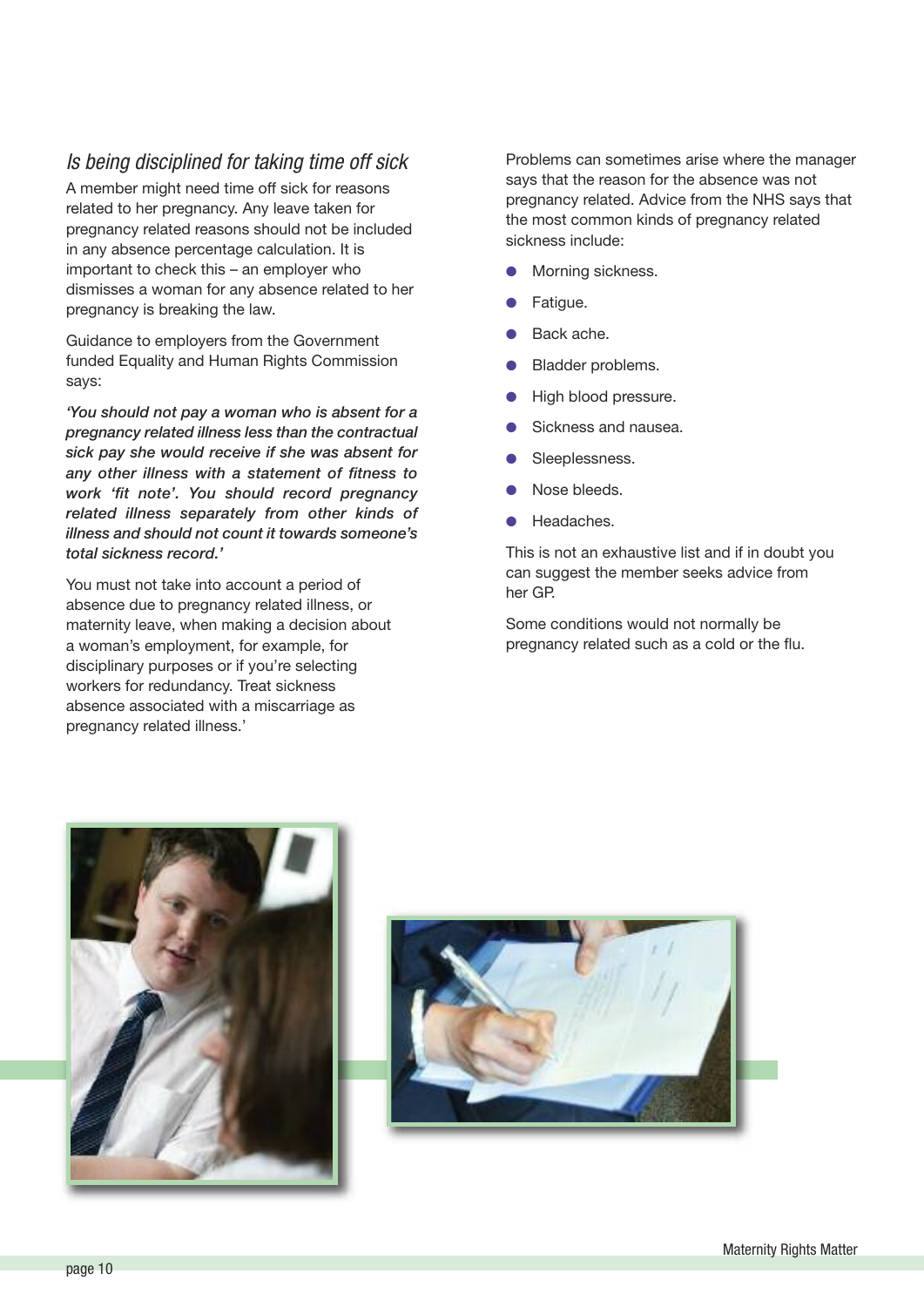### *Wants to change her hours of work when she returns from maternity leave*

Sometimes a member might need to change their working hours, either on a temporary or a permanent basis.

Where a member wants to come back on different hours, it is a good idea to approach their manager whilst they are still on maternity leave and not leave it until they are due to come back to work. It might take several weeks to resolve a request to work different hours.

The best approach initially is for the member to explain their circumstances to their manager and ask if the company can help.

If this informal approach does not work you can suggest the member uses the Right to Request Flexible Working procedure. Parents and carers have a legal right to ask their employer for a change in their working arrangements. The employer has to give the request serious consideration.

Any change agreed under the flexible working procedure would be a permanent change to the member's contracted hours but there is nothing to stop the member asking for a temporary change which can then be reviewed later.

The Usdaw leaflet 346, *Flexible Working – Your right to have a say in the hours you work,* tells you more about how to make a flexible working application.

## **Flexible Working**

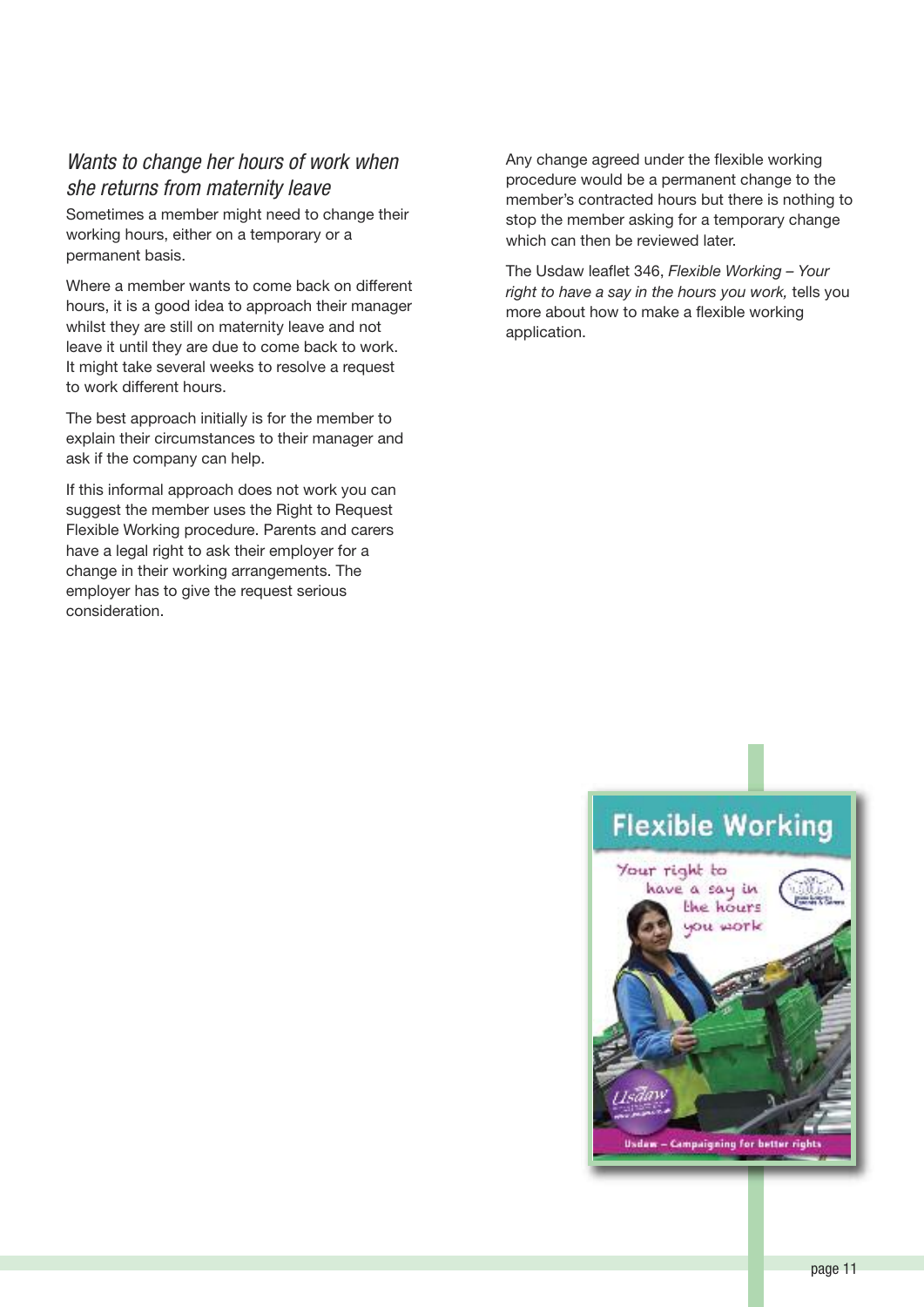Government, employers and trade unions have a vital role to play in protecting the rights of pregnant women and new mothers at work. Studies show that once a woman becomes pregnant the chances of her being discriminated against at work rise. Pregnant women and new mothers are more likely to lose their jobs, be selected for redundancy and be overlooked for promotion and training.

Research by the Equal Opportunities Commission found that in an average year, 8% of all pregnant women at work will lose their jobs because of discrimination. Some women are particularly at risk of unfair treatment once they become pregnant, including migrant workers.

Unfortunately the Government does not collect data on the extent of discrimination against pregnant women at work so they do not know how widespread the problem is. Usdaw has, however, taken steps to find out. We have undertaken a large scale research project involving around 1,500 women members to ask about their experiences of unfair treatment at work whilst pregnant. We know from this that discrimination on the grounds of pregnancy is a significant issue in many Usdaw workplaces.



Finding out about the extent of the problem is the least that Government should be doing. We need them to do the following:

- Make it easier for women to get access to justice when they have been discriminated against – instead they are making it harder for women to exercise their rights. From 2013 it will cost a woman £1,200 to take a pregnancy discrimination claim to employment tribunal. Without the support of a trade union few women will be able to afford to fight for justice for themselves.
- Send a clear message to employers that maternity rights are important and will be protected – instead we regularly hear business leaders complaining about maternity rights, unchallenged by Government Ministers. In fact the Prime Minister's former Director of Strategy even suggested that maternity leave be scrapped as it was stopping women from getting on in the workplace.
- Protect the services and benefits that pregnant women and new mothers rely on – since the Coalition came to power, many of the statutory payments that women and families relied upon have been axed:
	- − The Health in Pregnancy Grant has been abolished. This was a £190 payment to all mothers, paid in the later stages of pregnancy.
	- − The Sure Start Maternity Grant (SSMG) was restricted from 2011. This is a one-off payment of £500 for parents on lower incomes to assist with the costs of a new baby. The grant is now limited to first babies or multiple births.
	- − Child Benefit was frozen from 2011 and will be restricted from 2013.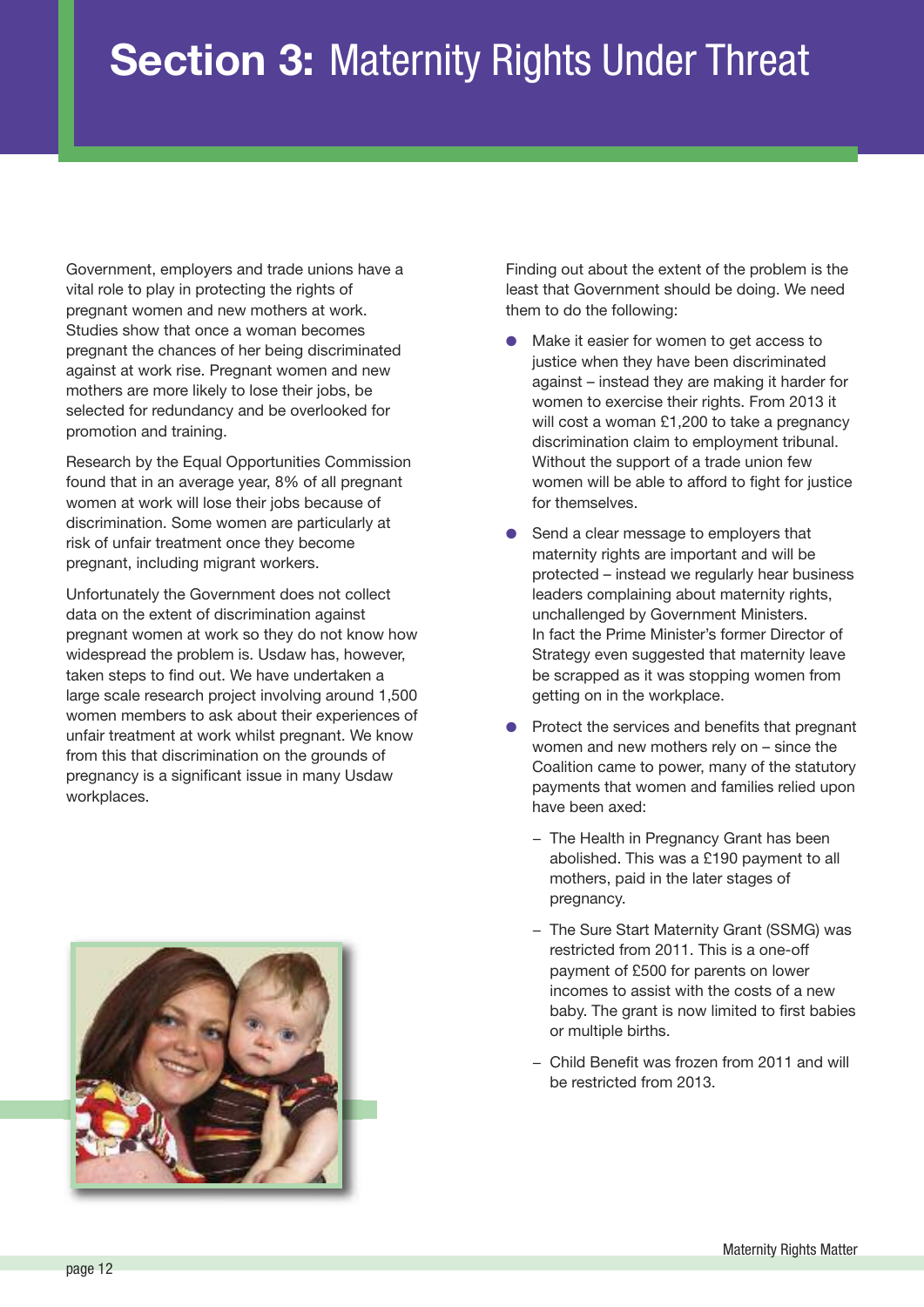## naternity rights and benefits A week by week guide to **Maternity Rights Calendar**

## $\mathbb{E}$

**April 2013** 

# In the early weeks of your pregnancy

- It's full of useful advice about your rights at work and explains · Get a copy of Usdaw's Maternity and Parental Rights Guide.
- what money and leave pregnant women, new mothers and parents are entitled to. Check your contract or staff handbook to see what rights your employer offers - they may be better than the legal

Health and safety risks can develop at any stage of pregnancy.

- Maternity and Parental Rights Pack has more information on health that you are pregnant and ask them to do a risk assessment. Your employer has a legal duty to make sure that your health and that movements. It is important that you tell your employer in writing and safety and a model letter for you to sign and send to your temperature extremes of hot or cold and awkward postures or of your baby is not put at risk by the work you do. Usdaw's Problems can arise from heavy lifting, too much driving,
	- employer requesting a risk assessment.
- appointments. This includes relaxation and parentcraft classes. you are entitled to paid time off work to go to ante-natal
- dental treatment throughout their pregnancy and for 12 months All pregnant women are entitled to free prescriptions and free
	- after their baby is born.

a conservation of the S2 weeks' maternity leave.

## Week 24 of your pregnancy

- . If your baby is stillborn after the maternity rights apply in the 24th week of pregnancy all same way as a live birth.
	- their employer of their intention to take maternity or paternity Parents should give notice to leave, during this week.

## Week 26 of your pregnancy

- . Your GP or midwife will give you your MAT B1 certificate this week. You will need this to claim Statutory Maternity Pay or Maternity Allowance.
- before the week in which your baby is due: that you are pregnant; the date your baby All women are entitled to take 52 weeks' employer no later than the 15th week maternity leave. You must tell your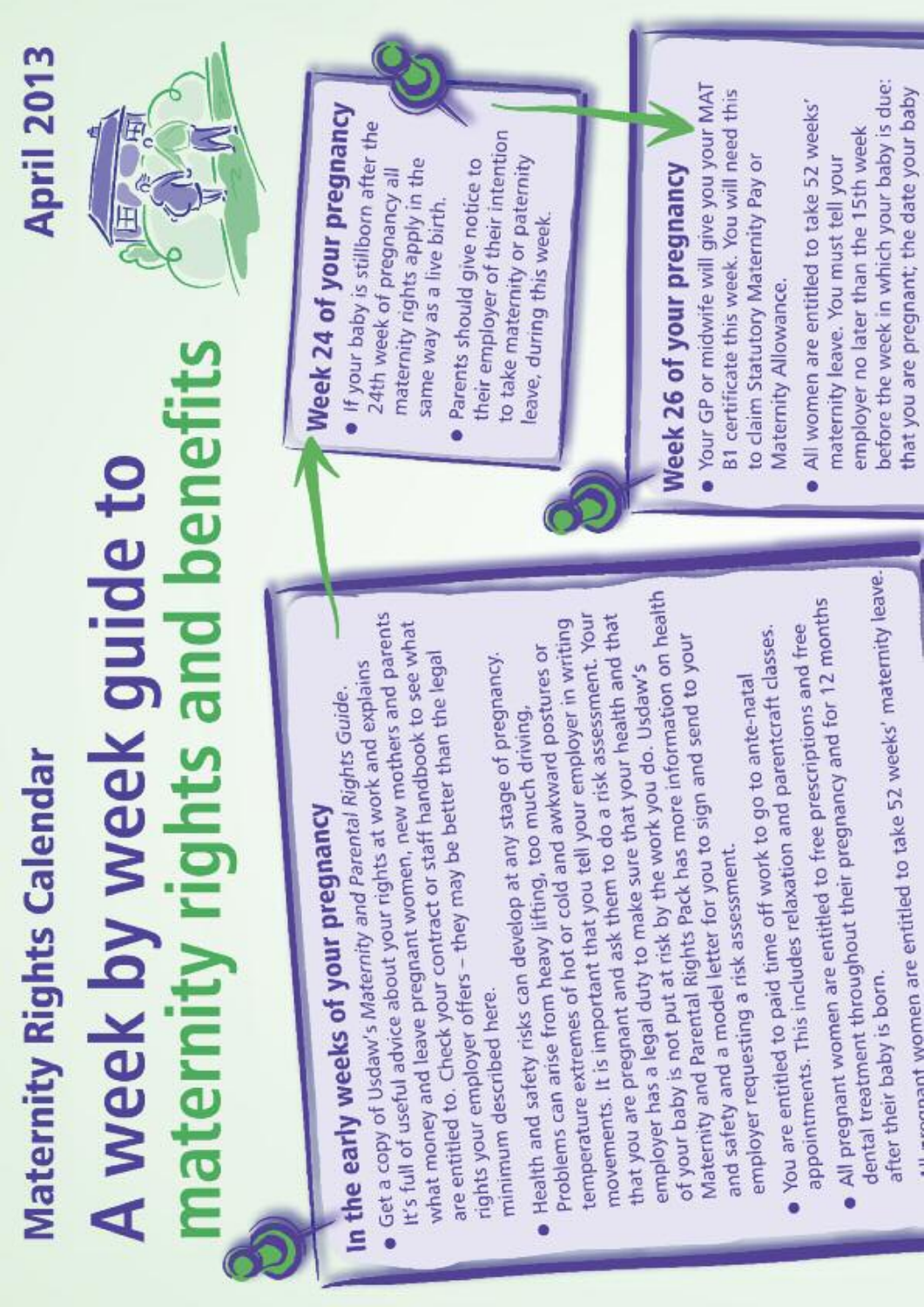| ֚ |
|---|
|   |
|   |
|   |
|   |
|   |
|   |
|   |
|   |
|   |
|   |
|   |
|   |
|   |
|   |
|   |
|   |
|   |
| ī |
|   |
|   |
|   |
|   |
|   |
|   |
|   |
|   |
|   |
|   |
|   |
|   |
|   |
|   |
|   |
|   |
|   |
|   |
|   |
|   |
|   |
|   |
|   |

**All pregnant** 

- have given the right notice. If you do not want to start your eave this week you can start it whenever you choose from You can start your leave and pay this week provided you this point onwards.
- If you are unemployed your Maternity Allowance will start this week so make sure you have claimed.
- Income Related Employment and Support Allowance, Pension Credit or Child Tax Credit of more than £545 per annum, and from your local Jobcentre Plus office (see the phone book for claim a Sure Start Maternity Grant of £500 to help with the you have nobody in your family aged under 16, you should months of the baby's birth and you can get the claim form If you are getting Job Seekers Allowance, Income Support, their number). You can only get a grant for your first baby. costs of your new baby. You have to claim it within three

## Week 36 of your pregnancy

leave and pay. If your baby is born early your leave and pay start from the day after your baby is born. pregnancy, your employer can start your maternity . It is up to you when to start your maternity leave but if you are absent from work for a pregnancy related reason in the last four weeks of your

is due; the date you want your maternity leave to start.

- average earnings for the first six weeks and Pay. Statutory Maternity Pay is 90% of your baby is due and your average earnings are average weekly earnings if this is less) for . If you have worked for your employer for should be entitled to Statutory Maternity then £136.78 per week (or 90% of your 26 weeks by the 15th week before your at least £109 per week (before tax) you 33 weeks.
- If you do not qualify for Statutory Maternity Pay you need to claim Maternity Allowance from your local Jobcentre Plus office.

Week 37 of your pregnancy

parental leave at the time of the birth, at the latest he/she should send his/her employer 21 days' · If your partner wishes to take notice

**Usdaw Supporting**<br>**Parents & Carers** 

Usdaw

Union of Shop, Distributive<br>and Alited Workers

www.usdaw.org.uk

Improving workers' lives – Winning for members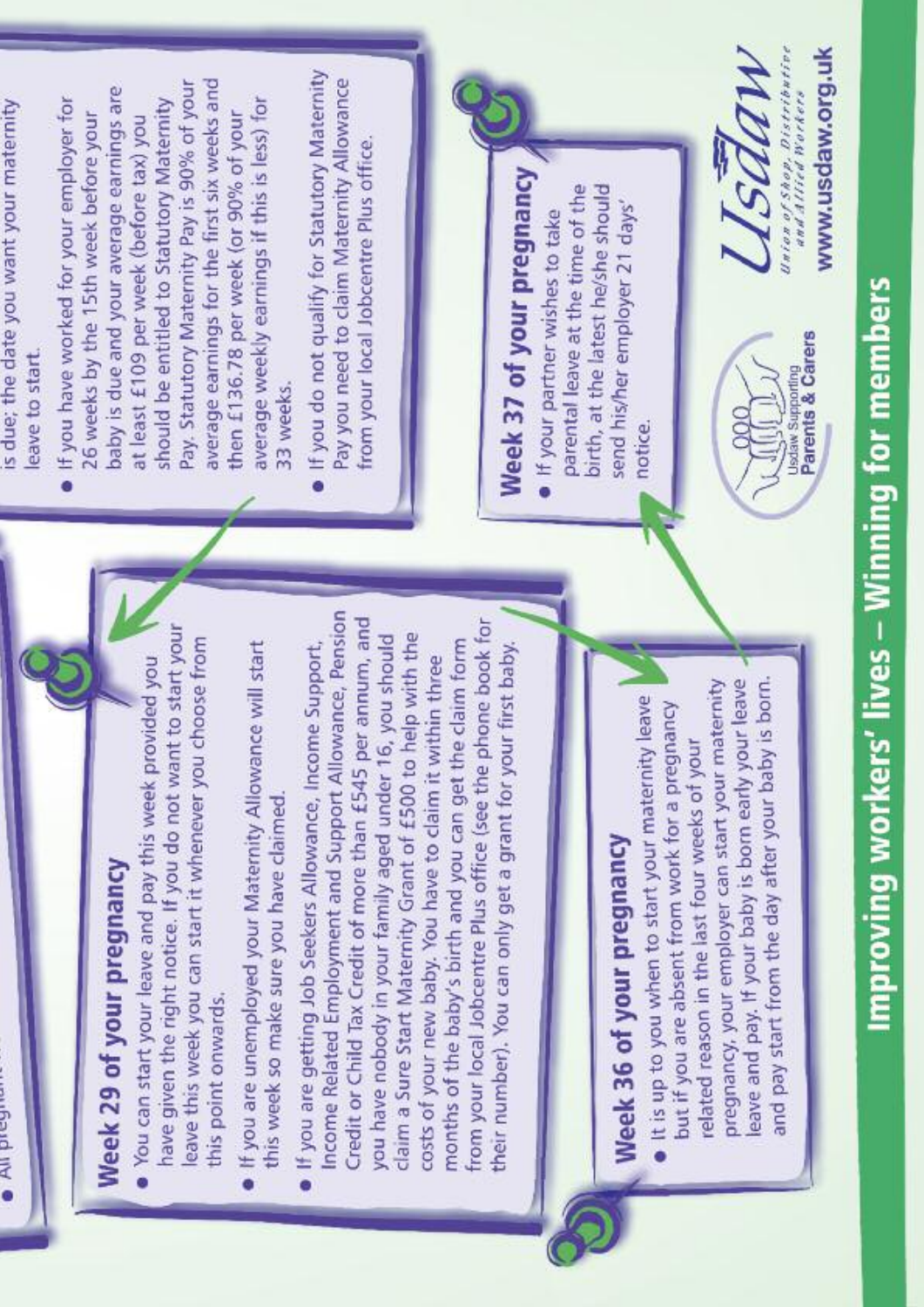In the autumn of 2012 the Chancellor announced that most benefits will only rise by 1% for the next three years. This includes Statutory Maternity Pay (SMP) which has always in the past risen each April in line with inflation. From April 2013 SMP will rise by just £1.33 per week. Had SMP risen in line with inflation, it would have gone up by around £3 per week. This change will take around £180 out of the pockets of Usdaw members who qualify for SMP.

The combined effect of all of these cuts mean that women taking maternity leave now have around £1,000 less income than they had before the Coalition came to power. The amount of leave women take after the birth of a baby is heavily influenced by how much money they have coming in. Taking money away from new mothers has a direct impact on the duration of their maternity leave.

It is not just benefits that have been cut. The services on which women rely are also under threat. The Valuing Maternity Campaign, supported by Usdaw, has found clear evidence of reductions in staff on maternity wards and cuts to the number of midwives doing community visits. A recent survey of hospital units caring for premature and sick babies found that one in three had made or were planning to make cuts to their nursing workforce.

We are seeing a steady chipping away of the services, rights and benefits that pregnant women and new mothers rely on.

Defending maternity rights and services is a vitally important part of Usdaw's work. The majority of our members are women and we know from our own research that unfair treatment at work during pregnancy is still widespread. It is Usdaw members who suffer when pregnant women and new mothers are treated unfairly at work. It is women in Usdaw and their families who rely on statutory maternity pay, child benefit and tax credits and who need us to defend these benefits. And it is Usdaw members and the communities they live in who need local, high quality maternity services.

There are few issues more important than protecting maternity rights and services.



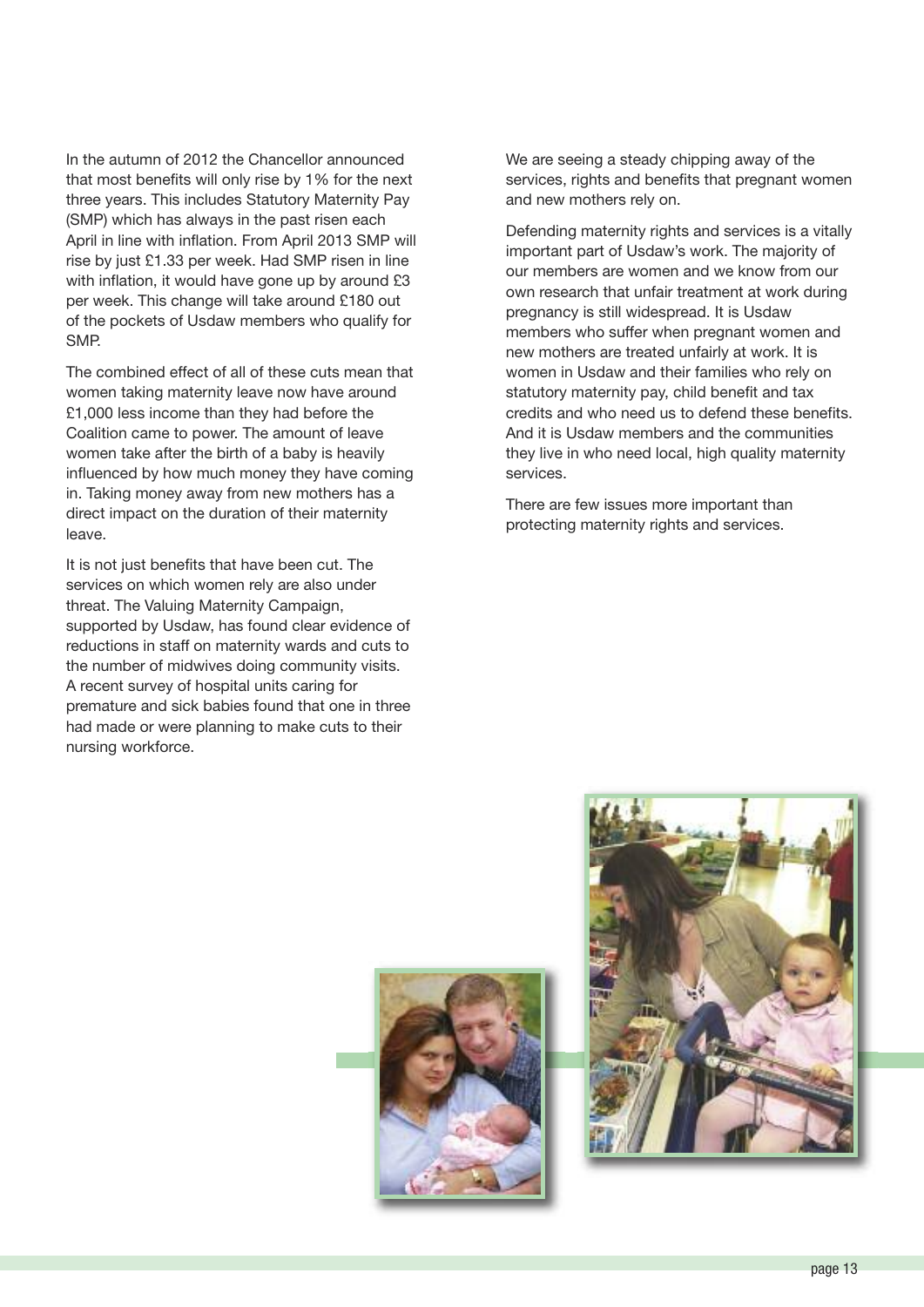## **Section 4:** What's Changing?

Maternity rights and parental rights are constantly evolving. In 2011 the Coalition Government consulted on proposals to revise the current system of maternity, paternity and adoption pay and leave with the aim of making it easier for working parents to share the care of their new baby in its first year in a flexible way. They also announced their intention to make changes to the right to request flexible working.

In November 2012 the Government published its response to the consultation.

Whilst Usdaw broadly welcomes the Government's response, we have serious concerns about several aspects of what is being proposed.

This section outlines what is set to change, when the changes are to come about and outlines Usdaw's concerns which we will continue to raise with Government in an attempt to make sure the new legislation reflects our members' best interests.



## **What's Happening to Maternity Leave and Pay?**

The right to 52 weeks' maternity leave along with 39 weeks' pay will stay. However, from 2015, a woman can choose to end her maternity leave early and transfer any remaining leave to her partner. If she chooses to do this, the leave she transfers will be known as 'flexible parental leave' and not maternity leave.

So what's new? Women can already transfer their maternity leave to their partner and where they do so the leave is called 'additional paternity leave'. However, the earliest point at which leave can be transferred at the moment is week 20 after the baby's birth ensuring at least five months of leave is reserved for the exclusive use of the mother. The Government are proposing that in future (from 2015) women will be able to transfer leave after only two weeks of maternity leave. This means that from 2015 there will be a maximum of 50 weeks' 'flexible parental leave' and 37 weeks' pay.

Whilst Usdaw welcomes proposals to make leave entitlements for parents more flexible we are concerned that there may be unintended consequences for women if the period of maternity leave reserved for the sole use of women is reduced to two weeks.

Reducing the amount of leave that is specifically called 'maternity leave' to just two weeks risks undermining the long fought for principle that on the whole women and children benefit from at least six months' paid maternity leave after the birth of a baby. It sends out a strong signal that 'lengthy' periods of time off after the birth of a baby are neither necessary nor desirable. This in turn may lead to women members coming under pressure from employers to return to work before they feel ready.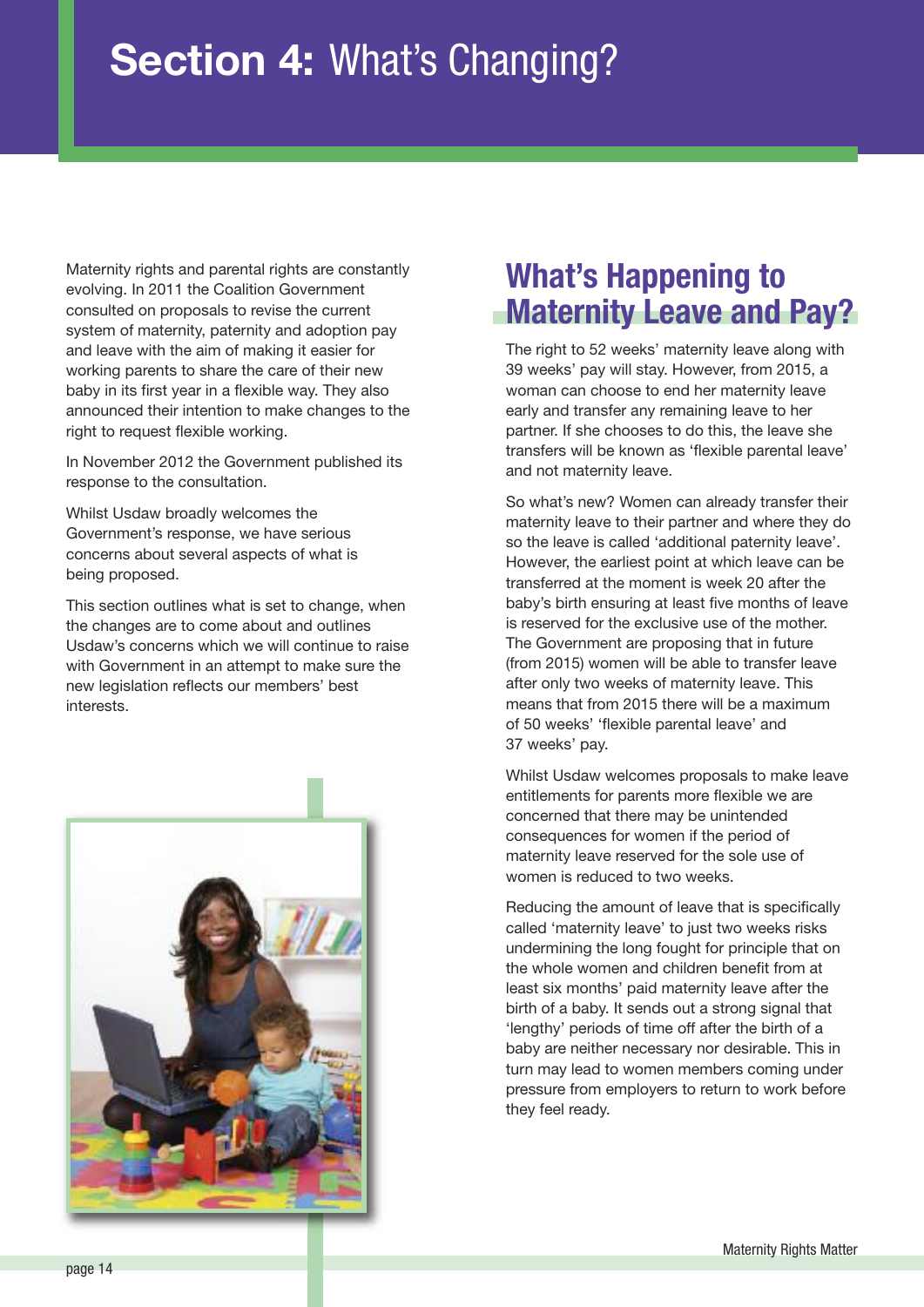Usdaw is strongly in favour of policies that encourage shared parenting. We know that many fathers and partners would like more time off at the time of their baby's birth. New mothers would also welcome this. Usdaw, however, believes that the best way to achieve the aim of shared care is to give fathers/partners and mothers separate rights.

We also know that many fathers still do not take up their full two weeks' paternity leave. This is not because they do not want to be around in those two weeks after the baby's birth. It is because the levels of flat rate paternity pay are very low. Usdaw's view is that if Government is serious about encouraging shared care then they must consider increasing the amount of maternity, paternity and adoption pay.

## **What's Happening to Paternity Leave and Pay?**

In their response to the consultation Usdaw urged Government to extend paternity leave and pay by an additional four weeks, giving fathers and partners six rather than two weeks' leave at the time of their baby's birth. However, Government has decided not to adopt this proposal. There is to be no additional paternity leave and no additional 'dad's month' as originally proposed.

So from 2015 fathers' rights will remain as they are now – two weeks' paid leave at the time of the baby's birth provided they have 26 weeks' service before the week in which the baby is due.

## **What's Happening to Adoption Leave and Pay?**

The good news is that from 2015 adoption rights are to be brought in line with maternity rights. This means that:

- **●** Adoption leave will become a day one right rather than dependent upon an employee having 26 weeks' continuous service as is currently the case.
- **●** The first six weeks of leave will be paid at 90% of average earnings rather than at the flat rate of £135.45 (£136.78 from April 2013) which is currently the case.

## **Unpaid Parental Leave**

This will increase from 13 to 18 weeks for all parents from March 2013.

From 2015 the upper age limit for taking parental leave will be brought in line with that of parents of disabled children and rise from the age of five to the age of 18.

## **Ante-Natal Appointments for Fathers/Partners**

From 2015 a new right for fathers and partners of pregnant women to take unpaid time off work to attend two ante-natal appointments is to be introduced.



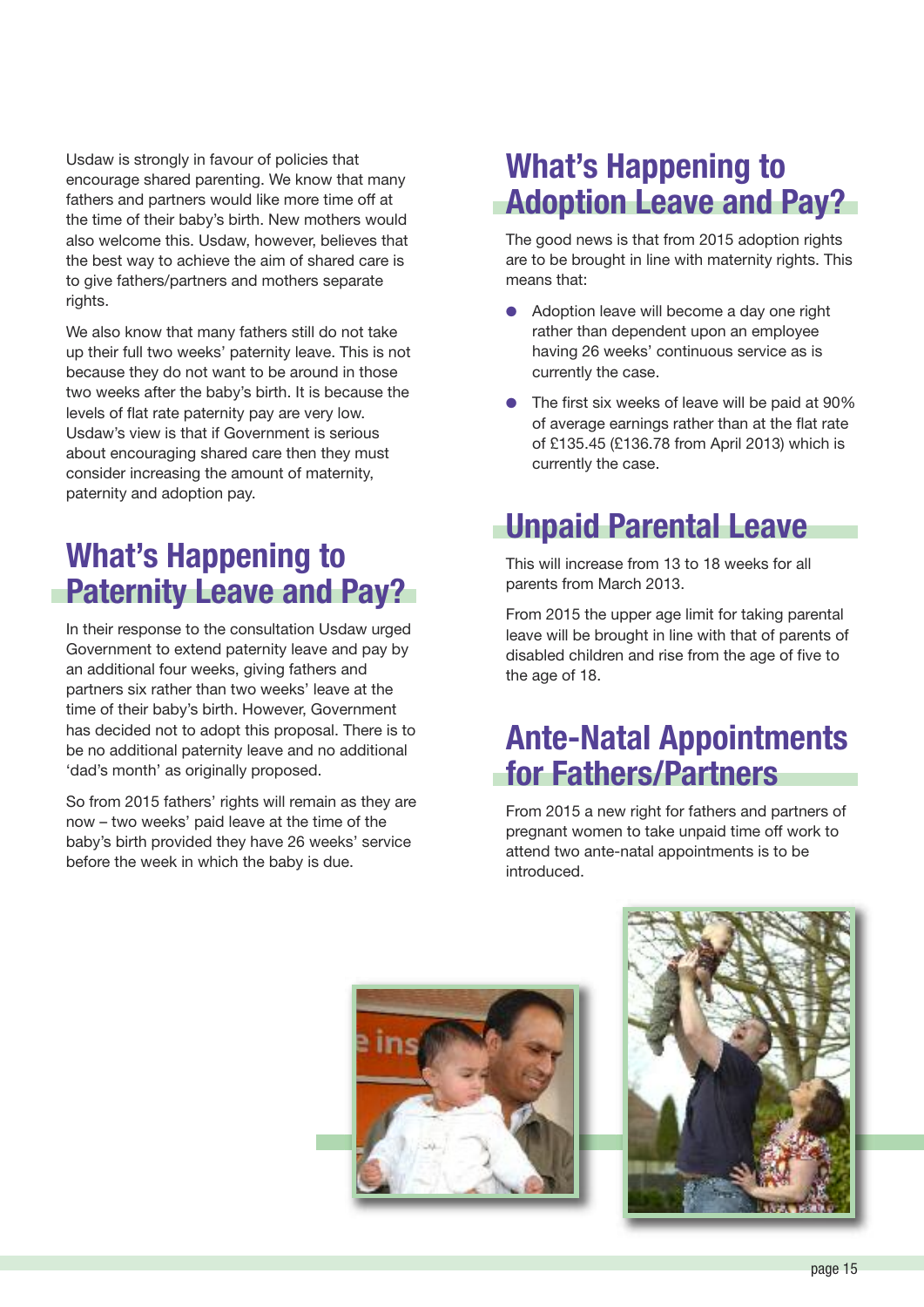## **The Right to Request Flexible Working**

From 2014 the right to request flexible working will be extended to all employees who have 26 weeks' continuous service.

However, this is to be paid for by removing the regulations that underpin the right to request flexible working and replacing them with a voluntary code of practice.

Government has said that they believe the statutory procedure (or regulations) that underpin the right is 'overly burdensome and needs to be simplified'.

## **What Does This Mean?**

At the moment where a parent or carer submits a right to request flexible working, the employer had to follow a set procedure that ties them down to:

- **●** A strict timescale within which they must act on the request.
- A requirement to hold a meeting with the employee and a right to be accompanied at that meeting.
- **●** A right to a written reason.
- **●** A right of appeal.

Government have said they will replace the regulations that set out these rights with a voluntary code of practice. This means that employers will simply have to respond to requests in a 'reasonable' manner, within a 'reasonable' period of time.

Usdaw is very concerned by the loss of the regulations for the following reasons:

- If there is no timescale for responding to a request how will the employee know whether their request has been considered? Employers may not see requests for flexible working as a priority and could postpone making decisions and there will be little employees can do about this.
- If there is no requirement to hold a meeting, we might find ourselves back in the days when employers simply rule out requests without giving them serious thought. Even with the best will in the world, many managers will instinctively say no to requests due to pressure of work, concerns over staffing budgets or fears that if they agree one request they will be overwhelmed by requests from other members of staff.



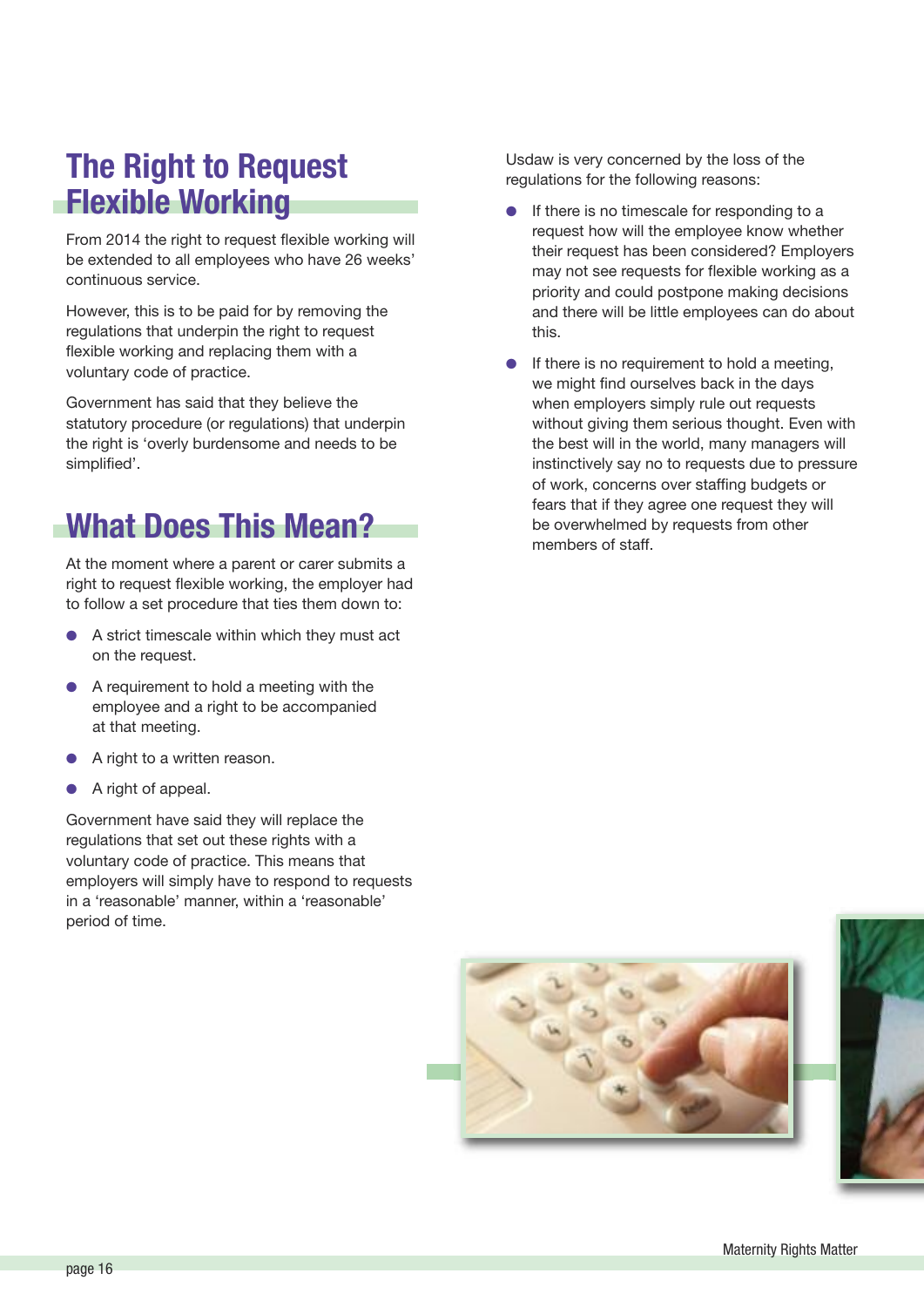The statutory regulations give all parties the opportunity to sit down and explore options within a set timescale. Usdaw strongly believes that the statutory procedure works for everyone – it works for members, employers and business, and the Union will do all it can to ensure the code of practice retains all of the above measures.









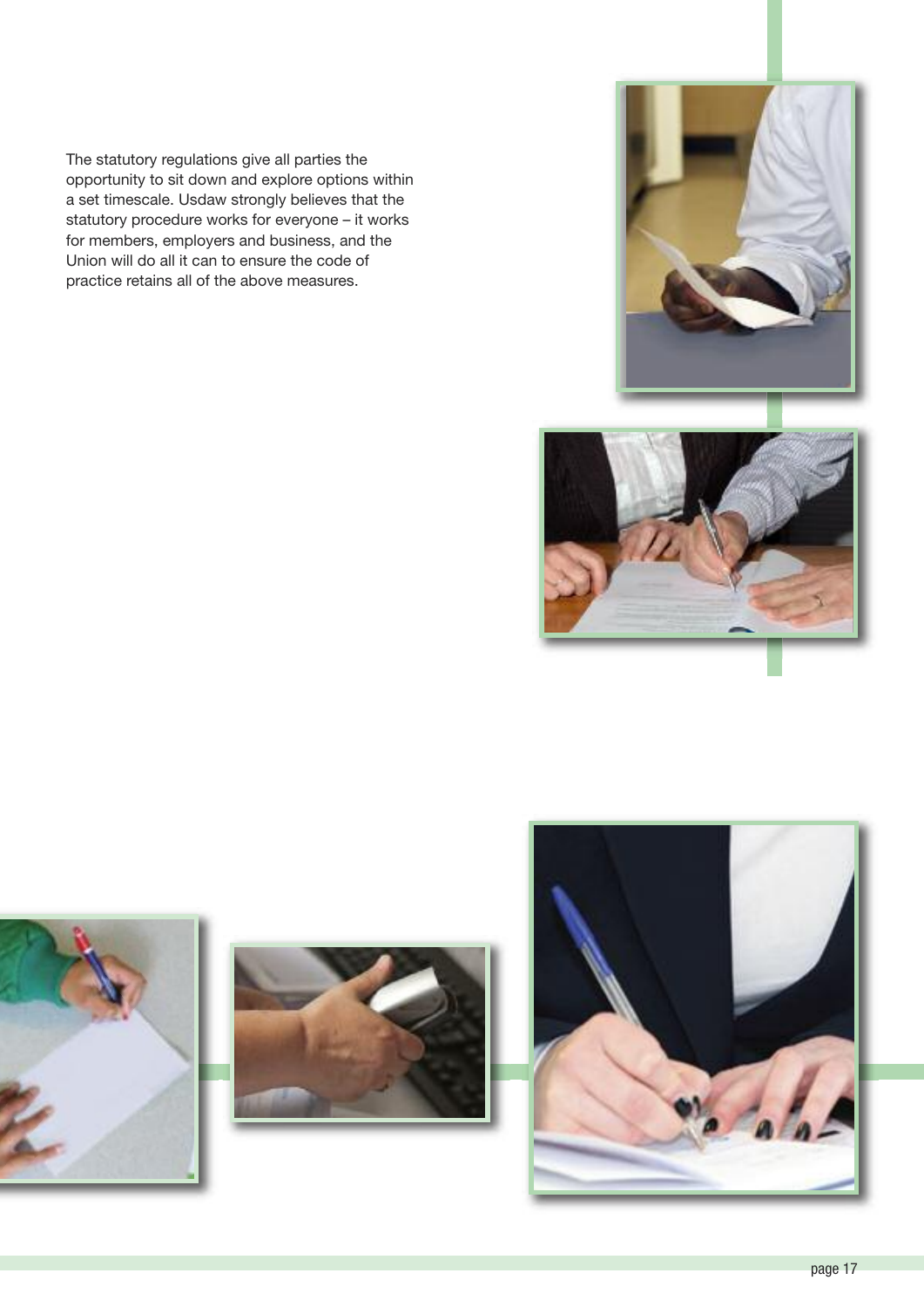## **Section 5:** Members who Might Need Extra Help

## **Migrant Workers and Maternity Rights**

A growing number of our members are migrant workers and reps may find it helpful to know more about maternity rights for this group of workers.

Migrant workers from the European Economic Area (EEA) have the same employment rights as a worker from the UK.

Migrant workers have the same maternity rights as anyone else residing legally in the UK.

They have the same rights as other women to time off for ante-natal appointments, a risk assessment and the right of up to 52 weeks' maternity leave, regardless of how long they have worked for their employer.

Migrant workers are entitled to Statutory Maternity Pay (SMP) if they meet the qualifying conditions for this benefit. For more information see the section on Leave and Pay in the *Maternity and Parental Rights Guide*.

Migrant workers are entitled to access NHS maternity care. This includes ante-natal care, birth and post-natal care.

Some maternity services ask women to show their passport, however this is not universal. Even if the woman has a right to reside in the UK, she can be charged for care if she cannot show that she has lived in the UK for the past six months or else that she is 'settled' in the UK.

Access to maternity services is a vitally important issue for migrant women workers. Women from this group can experience a higher risk of death, premature labour, low birth weight and neonatal complications. Women migrant workers are more likely to be low paid and women who live in the poorest circumstances are up to seven times more likely to die than women from other groups in society.

Research in the West Midlands found that even though migrants made up just 0.3% of the overall UK population, 12% of all maternal deaths during the period under study were in refugees and asylum seekers.

## **Maternity Rights for Agency Workers**

Agency workers have some, but not all, of the same pregnancy and maternity rights as UK employees.

The maternity rights a woman agency worker has will depend on two things:

- **●** How long the member has worked for the agency that hired them.
- Whether or not they meet the 12-week equal treatment rule. This is explained below.

If an agency worker meets the 12-week rule then she will have exactly the same maternity rights as other pregnant women and new mothers.

The 12-week rule is designed to protect agency workers who are pregnant or who are new mothers, with the aim of keeping them in the workplace and to ensure women are not treated unfairly because of their pregnancy.

The rule means that an agency worker must have worked for 12 continuous weeks in the same role with the same hirer. The member does not have to work every day of a week for that week to count towards the 12 weeks. A week will count as a full week if the member works for at least one day.

You can find more information on how the 12-week equal treatment rule works in the section on Rights for Agency Workers in the *Maternity and Parental Rights Guide*.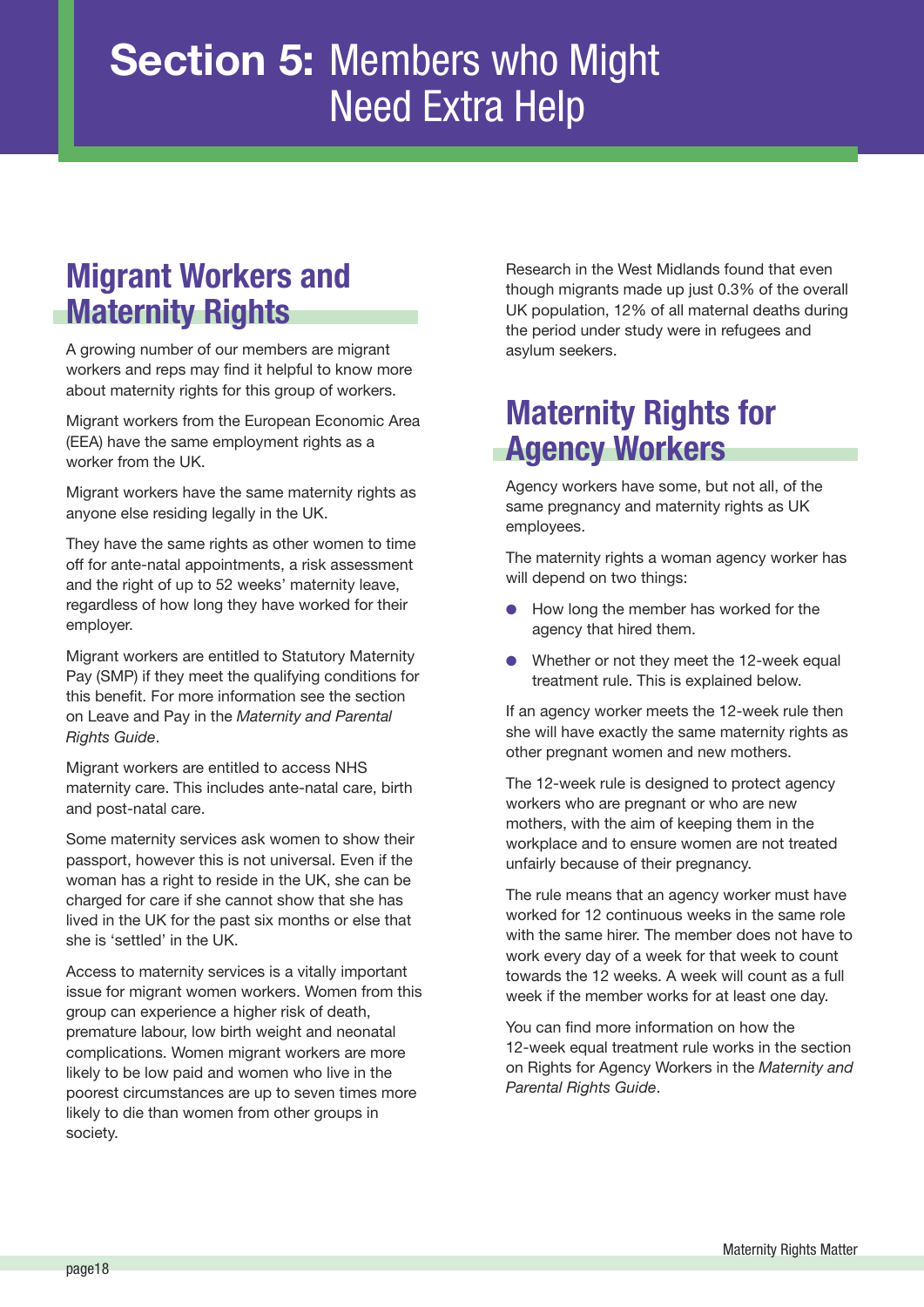Agency workers have additional rights under the Equality Act 2010. An employer including an agency cannot treat a woman unfairly on the grounds of her pregnancy or maternity. This would mean, for example, it would be discrimination if an agency refused to place a worker, or if a hirer refused to accept a worker because she was pregnant. Similarly, it would be discrimination if a placement were terminated because of pregnancy or if the worker was subject to a detriment because of her pregnancy.

If a member meets the 12-week equal treatment rule they have the right to paid time off for any ante-natal appointments that their doctor or midwife has advised them to attend. After a first appointment the member can be asked to show their appointment card proving the appointments.

If a member does not meet the 12-week rule the time off will be unpaid.

Agency workers do not have the right to maternity leave but of course this does not mean that they cannot take time off. As an agency worker, a woman is not under any duty to take work from the agency so can take as much time off as she needs.

When the member is ready to return to work, they are in the same position as before going on maternity leave. A woman cannot be refused work because they have been away on maternity leave. Any time off connected with pregnancy or childbirth will not interrupt the 12-week continuous service women need to be protected by the Agency Workers Regulations.

Agency workers can qualify for SMP provided they meet the same rules in relation to earnings and continuous service as any other worker. There is more information in the section on Leave and Pay in the *Maternity and Parental Rights Guide*.

## **Women with More than One Job**

There is evidence to suggest that in the current economic climate, working people are finding it increasingly difficult to secure full-time employment. As a result, a growing number of people, some of whom will be Usdaw members, are making ends meet by working more than one job.

## *Maternity Leave*

The right to 52 weeks' maternity leave is a day one right for all pregnant employees.

All the normal rules about when women can take maternity leave and when they need to give notice apply. However, women with two jobs are entitled to two lots of maternity leave and can choose to take each leave period separately if they wish.

In other words, women can choose to start and end their maternity leave with each employer at different times.

If you are self-employed in one of your jobs, you are not classed as an employee and are, therefore, not entitled to maternity leave in that job.

## *Statutory Maternity Pay (SMP)*

All the usual rules governing entitlement to Statutory Maternity Pay apply to women who are working in more than one job.

A woman can claim SMP from more than one employer providing she satisfies the qualifying conditions in each job. She can start her maternity leave and her SMP at different times for each job.

If a woman only qualifies for SMP from one of her employers, she can continue to work for the other employer (the one who does not pay her) provided she was employed by that employer in the 15th week before the week in which her baby is due (known as the 'qualifying week').

A woman's SMP will stop if she starts work for a new employer once her baby has been born and she was not employed by the new employer in the 15th week before the week her baby is due.

## *Maternity Allowance*

Women who have two jobs and are not earning enough to qualify for SMP in their second job will not be able to claim Maternity Allowance for their second job if they qualify for SMP in their first job. This is because a woman can only receive Maternity Allowance if she is not entitled to or receiving any SMP.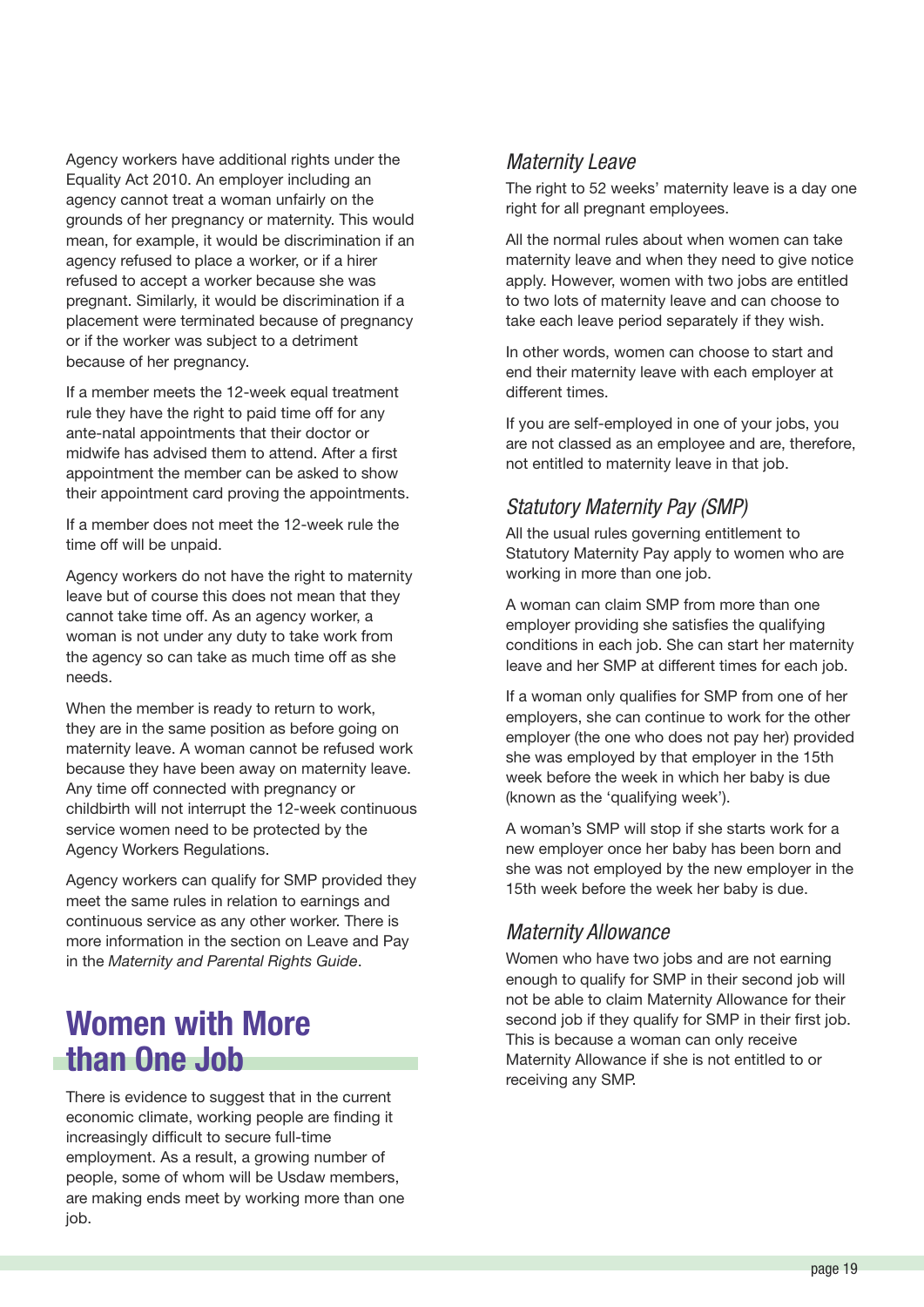## **Usdaw Supporting Reps**

Usdaw reps do a fantastic job supporting pregnant women and new parents at work. We know from listening to our reps, that they are dealing with a growing number of queries from members about maternity and parental rights.

It is the Union's job to make sure that our reps feel confident in their role and are able to access the information and advice they need when they need it.

Usdaw has taken action to help reps get to grips with the complex issue of maternity and parental rights so that when it comes to advising pregnant women workers and new parents, they can be sure to get it right.

Some of the options available to reps who want to find out more about this issue are outlined below:

### *Have you got copies of the following leaflets:*

- **●** *Pregnancy Risk Assessment – Know your rights* (Leaflet 342)
- **●** *Same Sex Parents – Know your rights* (Leaflet 372)
- **●** *Working Parents – Know your rights* (Leaflet 381)
- **●** *Time off for Family Emergencies – Know your rights* (Leaflet 349)
- **●** *Flexible Working – Your right to have a say in the hours you work* (Leaflet 346)
- **●** *Working Carers – Know your rights* (Leaflet 343)

If not order them for free by contacting the Stationery section at Usdaw's Central Office on 0161 224 2804, emailing:

**postroom@usdaw.org.uk** or downloading them from Usdaw's website at: **www.usdaw.org.uk**

## *Have you thought about 'Maternity and Parental Rights' as a possible federation school theme?*

If you would like to learn more about how to get this issue on the agenda at a federation school, make sure your branch is affiliated to the local federation. If it is, ask your representative on the federation committee to suggest maternity and parental rights as a theme for a forthcoming school.

If your branch is not affiliated to the local federation raise this with your Shop Steward/Branch Secretary/Area Organiser.









Maternity Rights Matter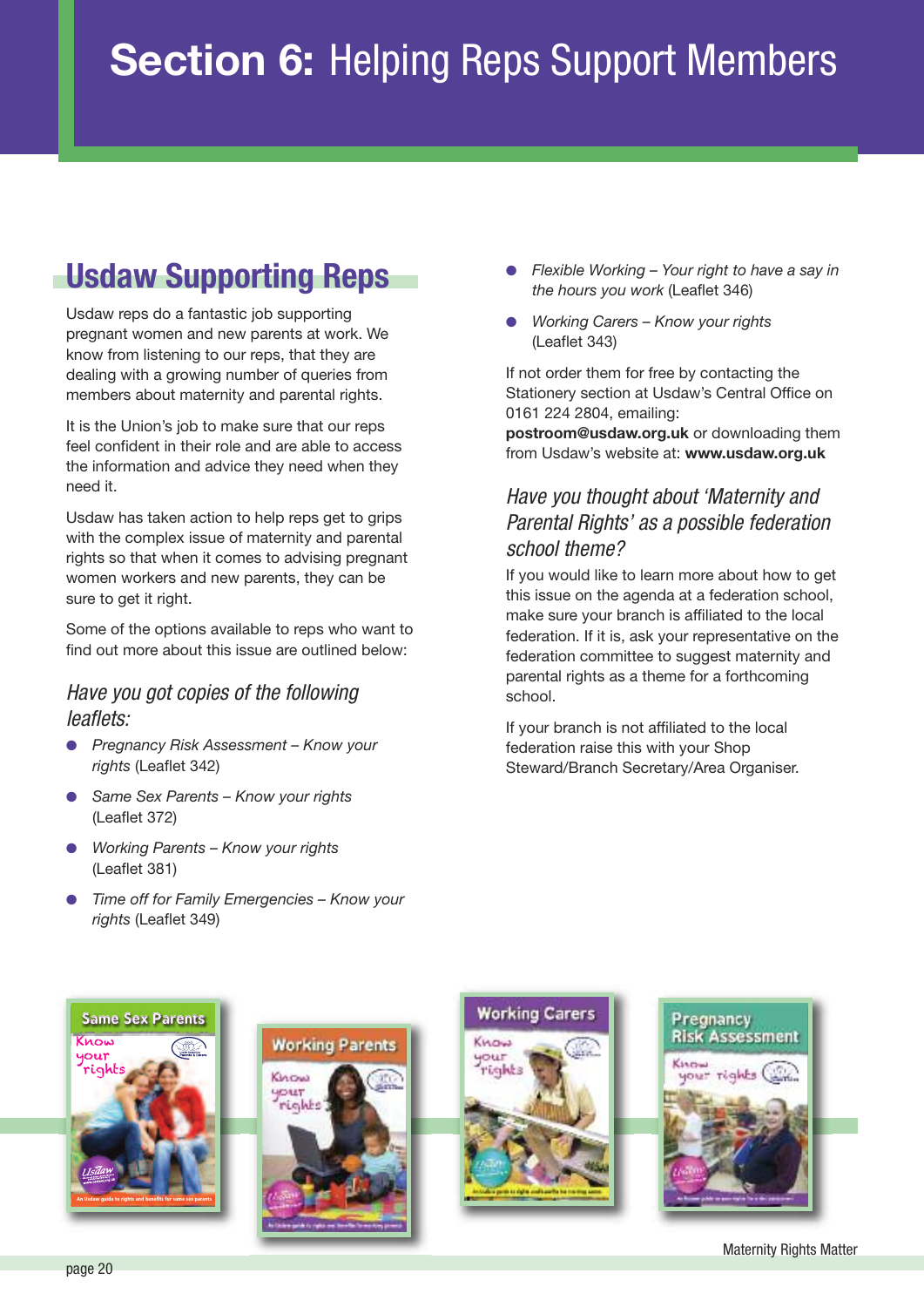## *Do you know that maternity and parental rights forms part of the Usdaw course 'Workers Rights' that runs in divisions?*

To find out more talk to your Area Organiser at your next rep development review.

## *Are you struggling to find the right advice to give to a member about their rights during pregnancy?*

For more information about parental rights contact your Area Organiser.

## **Reps Supporting Members**

We know that many women simply do not know about their rights at work during pregnancy. Usdaw reps have a key role to play letting members know that the Union understands the issues and is here to help.

However, reps are not in a position to know who is or is not expecting a baby – they have to wait until they are approached to give advice and support. By taking the simple step of displaying Usdaw's maternity rights posters and literature on the Union workplace noticeboard, reps can reach out to pregnant women members who might be confused about what rights they have and how to access them. The noticeboard can also be used to display contact details for reps in the workplace so that members know who to approach and how to contact them.

There is a poster in the centre of this statement setting out important dates during pregnancy for reps to pull out and pin up on the noticeboard.

Once you know that a member is pregnant you might want to take the following five steps to help make sure she feels supported and is able to exercise her rights at work at the right time:

- **1.** Give her a copy of Usdaw's *Maternity and Parental Rights Guide*.
- **2.** Ask her whether her employer has conducted a risk assessment. If she says no or does not know, advise her to complete the model letter in the *Maternity and Parental Rights Guide* and send this to her manager. This should start the ball rolling. If you do not have the model letter to hand do not worry. Advise her to tell her manager of her pregnancy and follow it up with a letter simply stating that she is pregnant and would like a risk assessment to be performed as soon as possible. From the moment a woman tells her employer of her pregnancy in writing the employer falls under a duty to look carefully at her job duties, and other aspects of her role to assess whether her job or her working environment poses any risk to her own health and safety, or that of her baby. Give her a copy of Usdaw leaflet: Pregnancy Risk Assessments. Remind her that as her pregnancy progresses the risks may change so that she should keep how she is coping under review and report any significant difficulties to you.



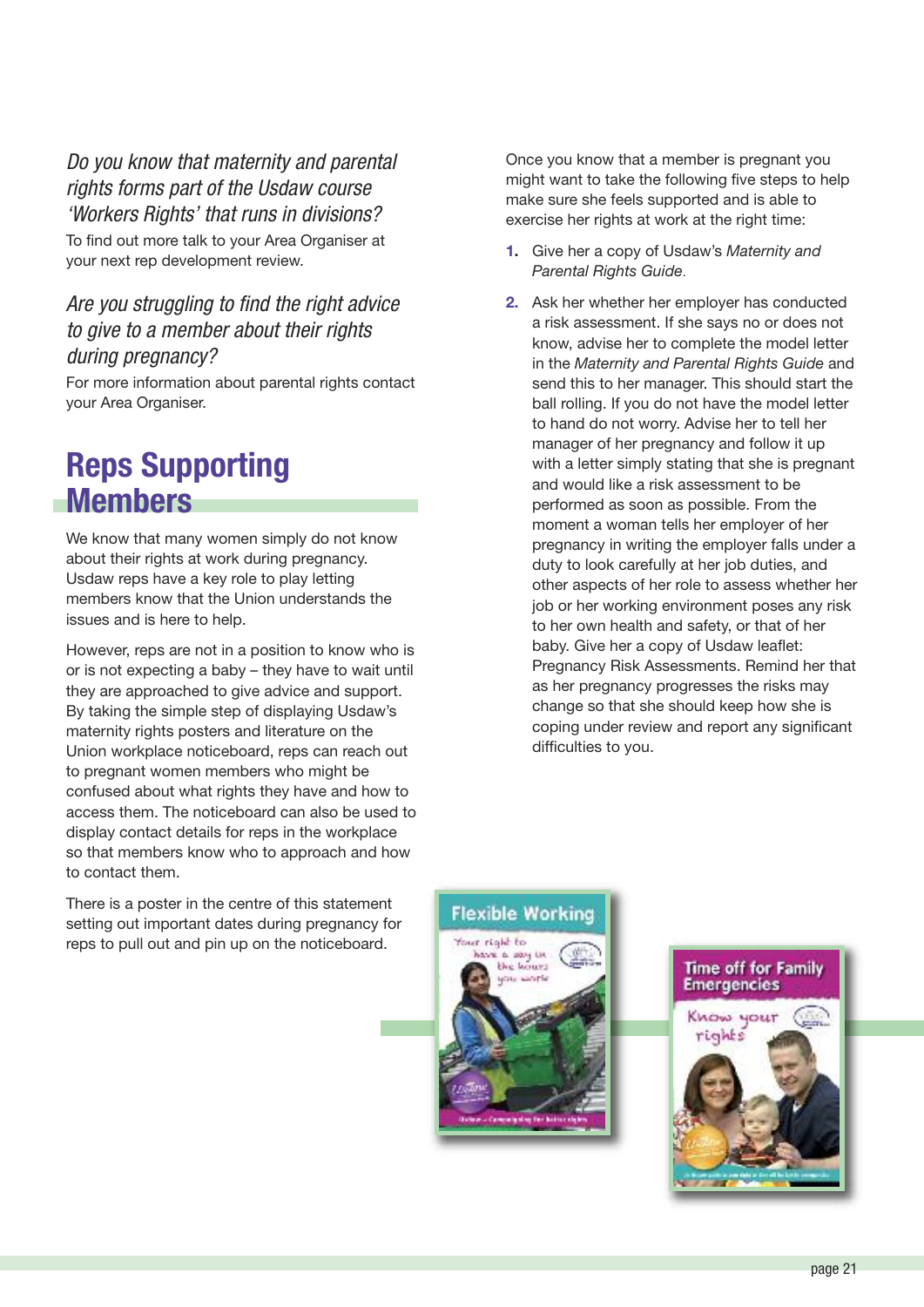- **3.** Remind her of her right to **paid** time off to attend ante-natal classes – it does not matter how long she has worked for her employer or who she works for – all pregnant women employees have this right. The right is slightly different for agency workers (see section 5 of this statement for more information). Explain that she does not have to make back the time or feel pressured into rearranging appointments for times when she does not normally work unless this suits her.
- **4.** Remind her that she needs to let her employer know in writing her baby's due date and the date she wants her maternity leave and pay to start. She can do this at any time but must give notice in the 15th week before the week in which her baby is due at the very latest (week 24 of pregnancy). Advise her to send in her MAT B1 certificate to confirm her pregnancy once she has received it from her GP or midwife (normally between weeks 20 and 26).
- **5.** Tell her about Usdaw's Maternity Grant. Under Usdaw rules women members in Scale A who have 12 months' membership at the time of the baby's birth, are eligible for a one-off payment of £30. The Maternity Grant is also available to a parent who is adopting. Members in Scale B who have 12 months' membership at the time of the baby's birth are entitled to a one-off Maternity Grant of £25. Members in Scale C are entitled to a one-off payment of £20. She must claim within 12 months of her baby's birth by sending a photocopy of her baby's birth certificate to Usdaw, Benefits Section, 188 Wilmslow Road, Manchester M14 6LJ.